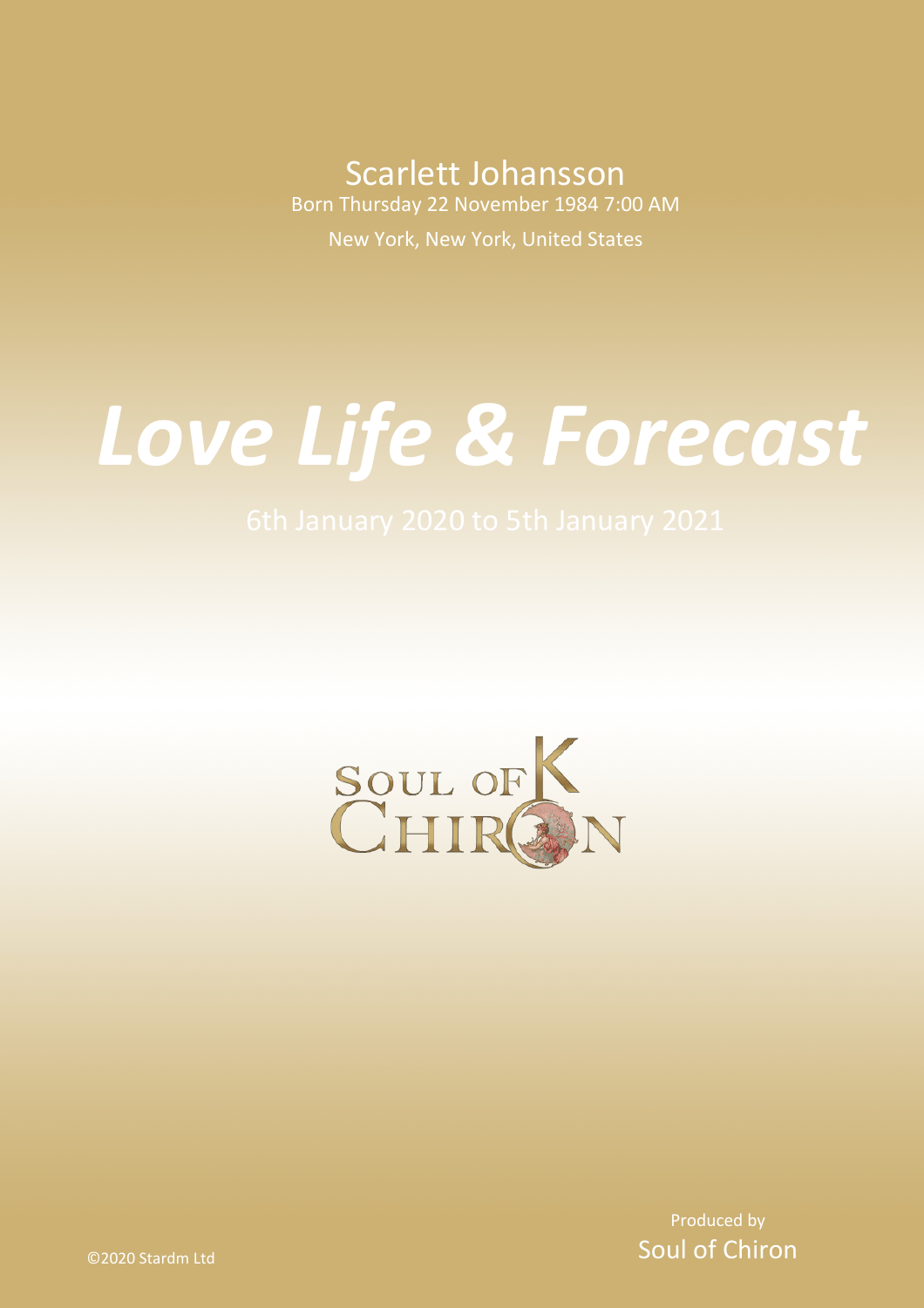

Scarlett Johansson

Born Thursday 22 November 1984 Local Time 07:00 AM Universal Time 12:00 PM New York, New York, United States Long:74°00'W Lat:40°42'N

Geocentric Tropical Placidus True Node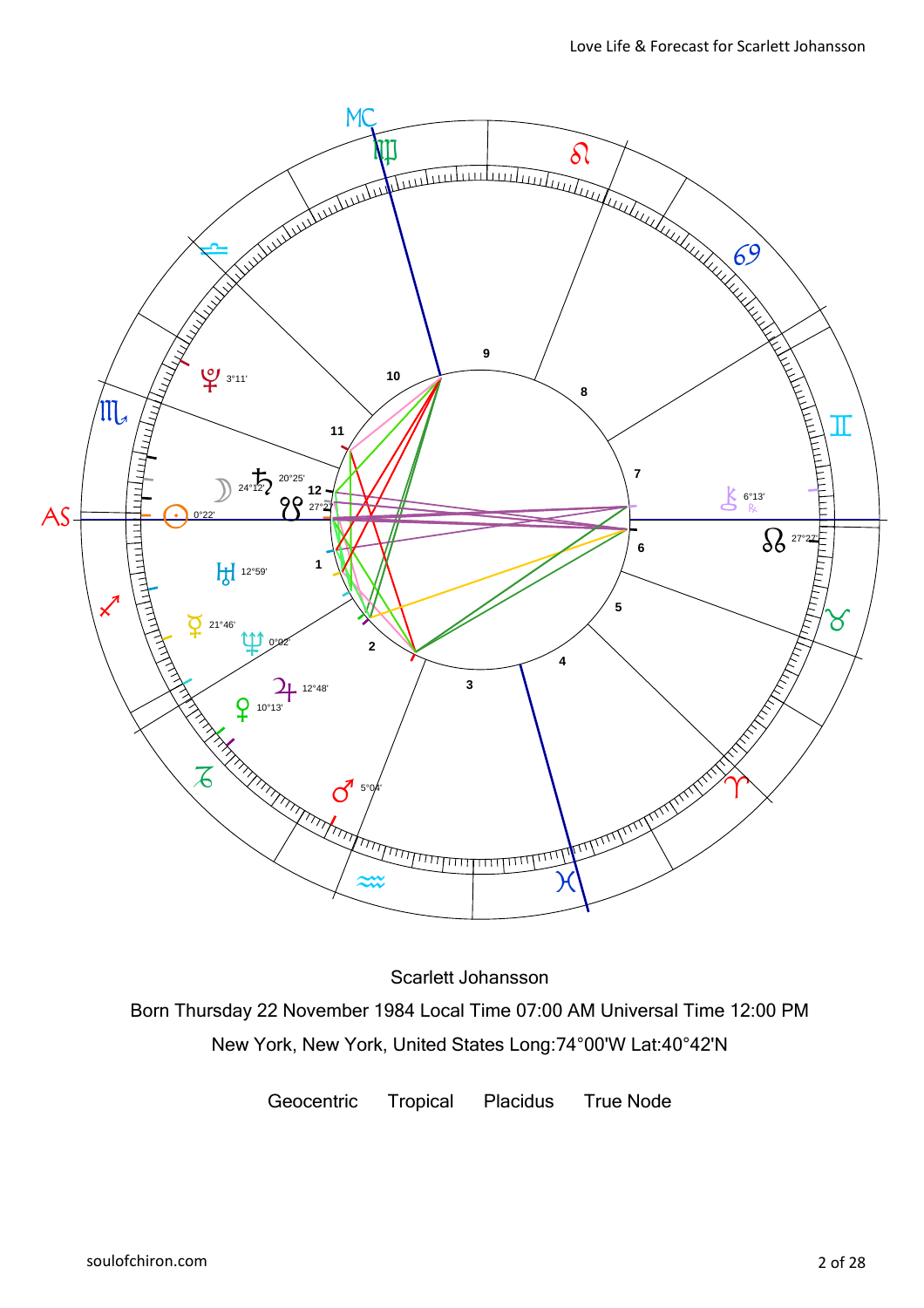## Planetary Positions

|                            | Planet/Point |                       | Sign          | Element | <b>Modality</b> | <b>Position</b> | <b>House</b>    |
|----------------------------|--------------|-----------------------|---------------|---------|-----------------|-----------------|-----------------|
| $\cdot$                    | Sun          |                       | Sagittarius   | Fire    | Mutable         | 0°22'           | 12th            |
|                            | Moon         | $\mathfrak{m}$        | Scorpio       | Water   | Fixed           | 24°12'          | 12th            |
| ទ្                         | Mercury      | $\measuredangle$      | Sagittarius   | Fire    | Mutable         | 21°46'          | 1st             |
| ¥                          | Venus        | $\lambda$             | Capricorn     | Earth   | Cardinal        | $10^{\circ}13'$ | 2 <sub>nd</sub> |
| ්                          | Mars         | $\approx$             | Aquarius      | Air     | Fixed           | 5°04'           | 2 <sub>nd</sub> |
| $\mathcal{L}_{\mathsf{F}}$ | Jupiter      | E                     | Capricorn     | Earth   | Cardinal        | 12°48'          | 2 <sub>nd</sub> |
| $\bm{\mathit{t}}_{2}$      | Saturn       | $\prod_{\mathcal{A}}$ | Scorpio       | Water   | Fixed           | 20°25'          | 12th            |
| ਸ਼੍ਰ                       | Uranus       | $\measuredangle$      | Sagittarius   | Fire    | Mutable         | 12°59'          | 1st             |
| Ψ                          | Neptune      | $\mathcal{L}$         | Capricorn     | Earth   | Cardinal        | 0°02'           | 1st             |
| $\mathfrak{P}$             | Pluto        | $\mathfrak{m}$        | Scorpio       | Water   | Fixed           | 3°11'           | 11th            |
| AS                         | Ascendant    | $\measuredangle$      | Sagittarius   | Fire    | Mutable         | 1°08'           | $\sim$          |
| MC                         | MidHeaven    | Щ                     | Virgo         | Earth   | Mutable         | 16°35'          | $\sim$          |
| 88                         | North Node   | `8                    | <b>Taurus</b> | Earth   | Fixed           | 27°27'          | 6th             |
| 飞                          | Chiron       | Ш                     | Gemini        | Air     | Mutable         | 6°13' R         | 7th             |

## House Cusp Positions

| House           | Sign               | Position | House | Sign           | Position |
|-----------------|--------------------|----------|-------|----------------|----------|
| 1st             |                    | 1°08'    | 7th   | $\mathbb I$    | 1°08'    |
| 2 <sub>nd</sub> | $\mathcal{Z}$      | 2°49'    | 8th   | 69             | 2°49'    |
| 3rd             | $\widetilde{\sim}$ | 9°52'    | 9th   | $\delta l$     | 9°52'    |
| 4th             | K                  | 16°35'   | 10th  | IIII           | 16°35'   |
| 5th             | $\bm{\gamma}$      | 17°03'   | 11th  | کا             | 17°03'   |
| 6th             | $\bm{\times}$      | 11°05'   | 12th  | $\mathfrak{m}$ | 11°05'   |

### Modality Emphasis - Total Points

|  |  | Air Fire Earth Water Cardinal Fixed Mutable |  |
|--|--|---------------------------------------------|--|
|  |  | 3 12 8 7 6 10 14                            |  |

### Planetary Weight Point System

| Sun & Moon            | 4 points each | Uranus, Neptune & Pluto        | 1 point each |
|-----------------------|---------------|--------------------------------|--------------|
| Mercury, Venus & Mars | 3 points each | <b>Ascendant (Rising Sign)</b> | 4 points     |
| Jupiter & Saturn      | 2 points each | Midheaven                      | 2 points     |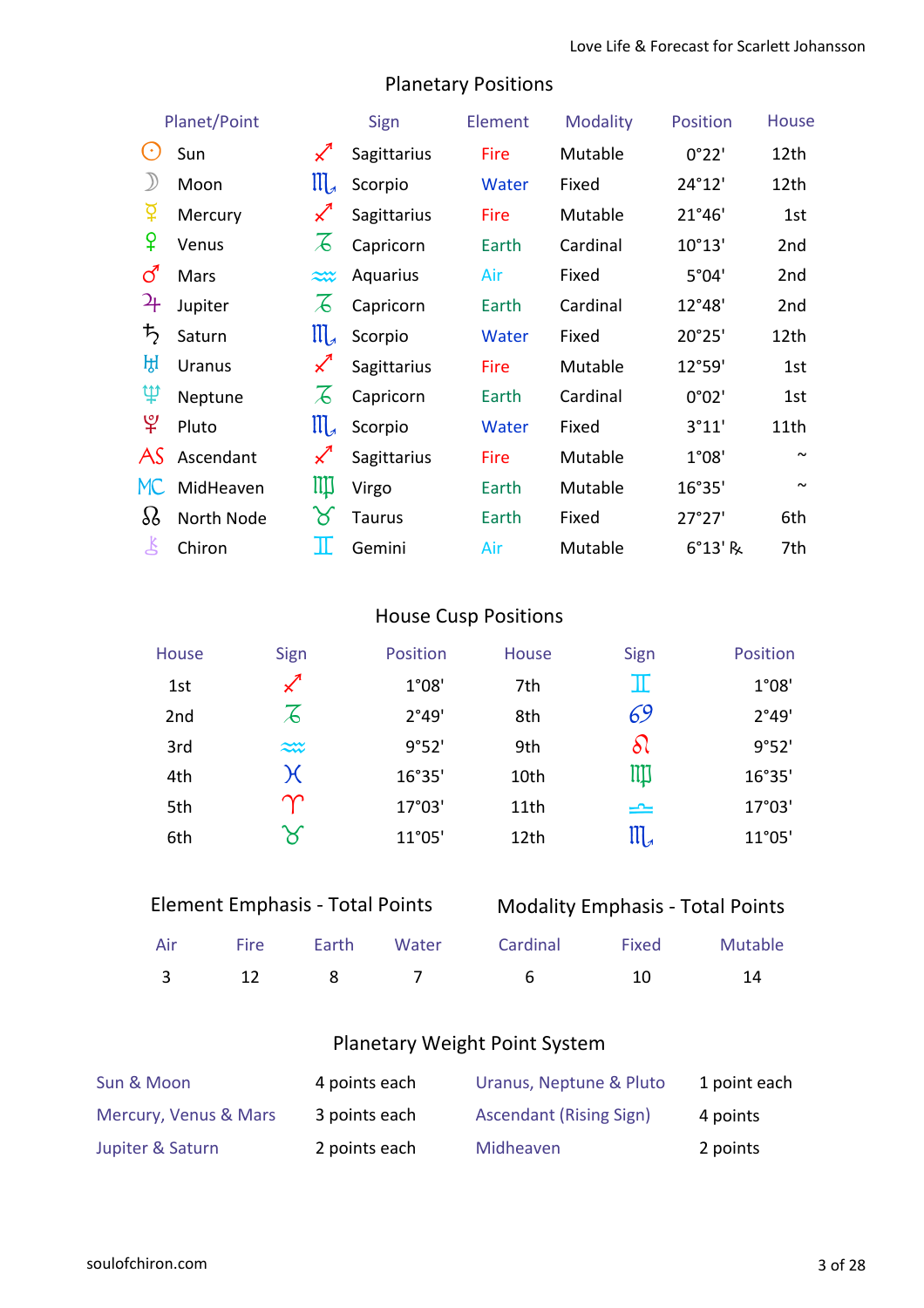

| ⊙             | Ч            | $\mathcal{D}$ | Sun Conjuncts Moon                |
|---------------|--------------|---------------|-----------------------------------|
| ⊙             |              | べ ホ           | Sun Semisextile Neptune           |
| $_{\odot}$    |              | ය AS          | Sun Conjuncts Ascendant           |
| $_{\odot}$    | $\theta$     | ℬ             | Sun Opposes North Node            |
| $_{\odot}$    | ൙            | Ľ             | Sun Opposes Chiron                |
| $\mathcal{D}$ |              | ¥             | Moon Semisquare Venus             |
| $\mathcal{D}$ | đ            | $\ddot{\tau}$ | Moon Conjuncts Saturn             |
| $\mathcal{D}$ | đ            | AS            | <b>Moon Conjuncts Ascendant</b>   |
| $\mathcal{D}$ | ൙            | 8S.           | Moon Opposes North Node           |
| ¥             |              | ර'            | <b>Mercury Semisquare Mars</b>    |
| ₽             | $\vee$       | $\mathcal{P}$ | Mercury Semisextile Saturn        |
| ₽             | п            | <b>MC</b>     | Mercury Squares MidHeaven         |
| ¥             | đ            | 4             | Venus Conjuncts Jupiter           |
| ¥             |              | <b>MC</b>     | Venus Trines MidHeaven            |
| ර             | п            | ¥             | Mars Squares Pluto                |
| ර             |              | $\times$ AS   | <b>Mars Sextiles Ascendant</b>    |
| ර             | Λ            | 8s            | <b>Mars Trines North Node</b>     |
| <b>ි</b>      | ∧            | Ľ             | <b>Mars Trines Chiron</b>         |
| 4             | $\checkmark$ | ŀţl           | Jupiter Semisextile Uranus        |
| 4             |              | МC            | Jupiter Trines MidHeaven          |
| 4             | 卬            | Ω             | Jupiter Sesquiquadrate North Node |

### Planet Aspect List

| $\bm{\bar{5}}$                 |               | ക്ക          | Saturn Opposes North Node           |
|--------------------------------|---------------|--------------|-------------------------------------|
| ਸ਼੍ਰ                           | п             |              | MC Uranus Squares MidHeaven         |
| ਸ਼੍ਰੀ                          | $\mathcal{S}$ | ⊺ __ K       | <b>Uranus Opposes Chiron</b>        |
| Ψ                              |               | ¥ ¥          | <b>Neptune Sextiles Pluto</b>       |
| Ψ                              |               | $\times$ AS  | Neptune Semisextile Ascendant       |
| ಳಿ -                           | $\sqrt{2}$    | MС           | Pluto Semisquare MidHeaven          |
| AS d                           |               | ⊙            | Ascendant Conjuncts Sun             |
| AS $\star$ d'                  |               |              | <b>Ascendant Sextiles Mars</b>      |
| AS $\times$ $\mathfrak{P}$     |               |              | Ascendant Semisextile Neptune       |
| $AS$ $\partial P$ $\partial S$ |               |              | <b>Ascendant Opposes North Node</b> |
| AS P                           |               | $\mathbf{k}$ | <b>Ascendant Opposes Chiron</b>     |
| $MC$ $\Pi$                     |               | ₫            | MidHeaven Squares Mercury           |
| MC A                           |               | 4            | MidHeaven Trines Jupiter            |
| MC *                           |               | $\bm{\psi}$  | MidHeaven Sextiles Saturn           |
| мс п                           |               | ਸ਼੍ਰਮ        | MidHeaven Squares Uranus            |
| MC /                           |               | Ψ            | MidHeaven Semisquare Pluto          |

#### $\frac{1}{2}$   $\frac{1}{2}$  MC Saturn Sextiles MidHeaven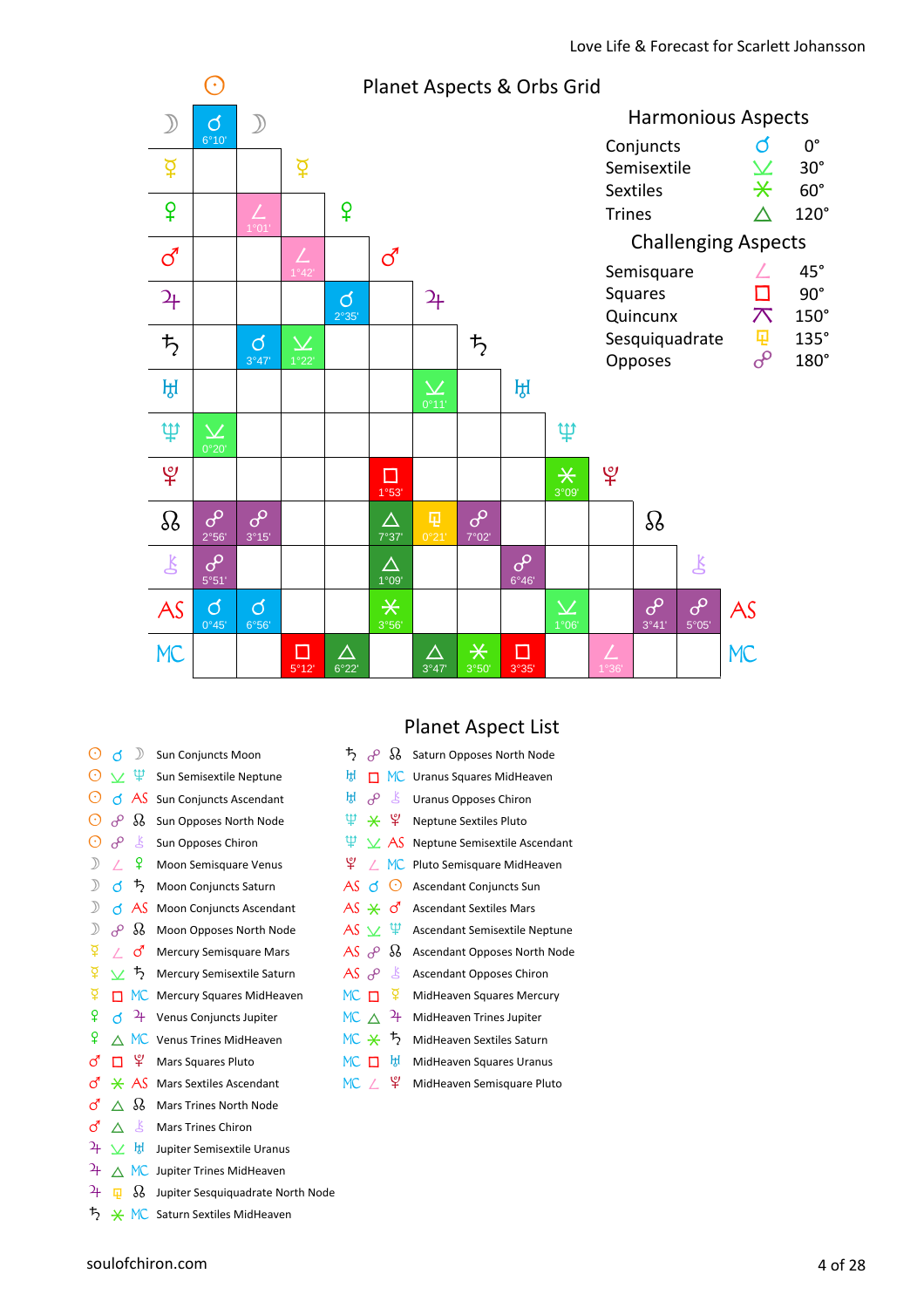### **Love Life & Forecast**

Venus 'the planet of love' is what this two part report, is all about.

### **Part One - Love Expression**

The signs the planets occupy and particularly the position of Venus reveals the kind of lover you are and how you express yourself when you are in love.

### **Part Two - Time for Romance**

Venus, the planet of romance, is a pivotal influence in defining how you fall in love, stay in love and what you look for in a lover and 'soul mate'. It not only represents love and affection, but also harmony, cooperation and the way you feel about and react towards other people.

The 'transits' of Venus, as it moves through the Solar System, shows how you change, grow and develop when it comes to your relationships in general and your love life in particular.

In 'Love Life & Forecast' we interpret only the transits that Venus will make to the other planetary bodies; Mercury, Mars, Jupiter, Saturn, Uranus, Neptune and Pluto as well as the Sun and Moon.

Love Life & Forecast should only be used as a helpful guide for the periods indicated. At all times it is for you to make use of your most positive characteristics and the periods indicated.

Sometimes when a planet 'transits' a natal planet, it first appears to move forwards and then backwards for a period of time re-creating the same 'transit' several times. This apparent backwards motion is known as 'retrograde' motion. This is indicated by the RX retrograde symbol. The retrograde motion of the transiting planets cause some interpretations to repeat.

The illusion of the retrograde motion of the planets on their orbit - can be likened to when two trains travelling in the same direction, one train passes the other and from the view point of the person on the faster train, the slower train appears to be going backwards.

Astrologers treat triple transits quite seriously as it shows where you have an opportunity to think again about your actions before the aspect finally completes. This is in fact a fairly common event. It happens when the transiting planet goes retrograde - briefly, it means that the planet seems to go backwards from our viewpoint on Earth. The transiting planet contacts the natal planet first moving forward ("direct"), then it appears to reverse direction, contacting the natal planet a second time.

The transit can form a precise aspect three times forward/direct and twice backward/retrograde before it is totally over. The transit continues to be felt during the intervening period. You'll sometimes see the same transit "repeated" three, or even five times in a relatively short period.

Planets that form an aspect to a natal planet and then go stationary signal very potent and much longerlasting effects. Direct planets which form such an aspect and then go retrograde can move over the same point several times, which prolongs the transit well beyond its normal "single pass" duration.

Whatever began on the "first contact" may seem to reverse itself, seemingly needing to be reconsidered and re-attempted... the scheme, conversation or relationship isn't going forward as originally expected. Then, when the retrograde is over, the transiting planet advances again ("goes direct"), and connects with the natal planet again!

So to sum up - some transit interpretations in your Love Life & Forecast repeat when necessary and transiting planets will unavoidably appear to turn from direct to retrograde, and then back to direct again - and will often transit a natal planet several times.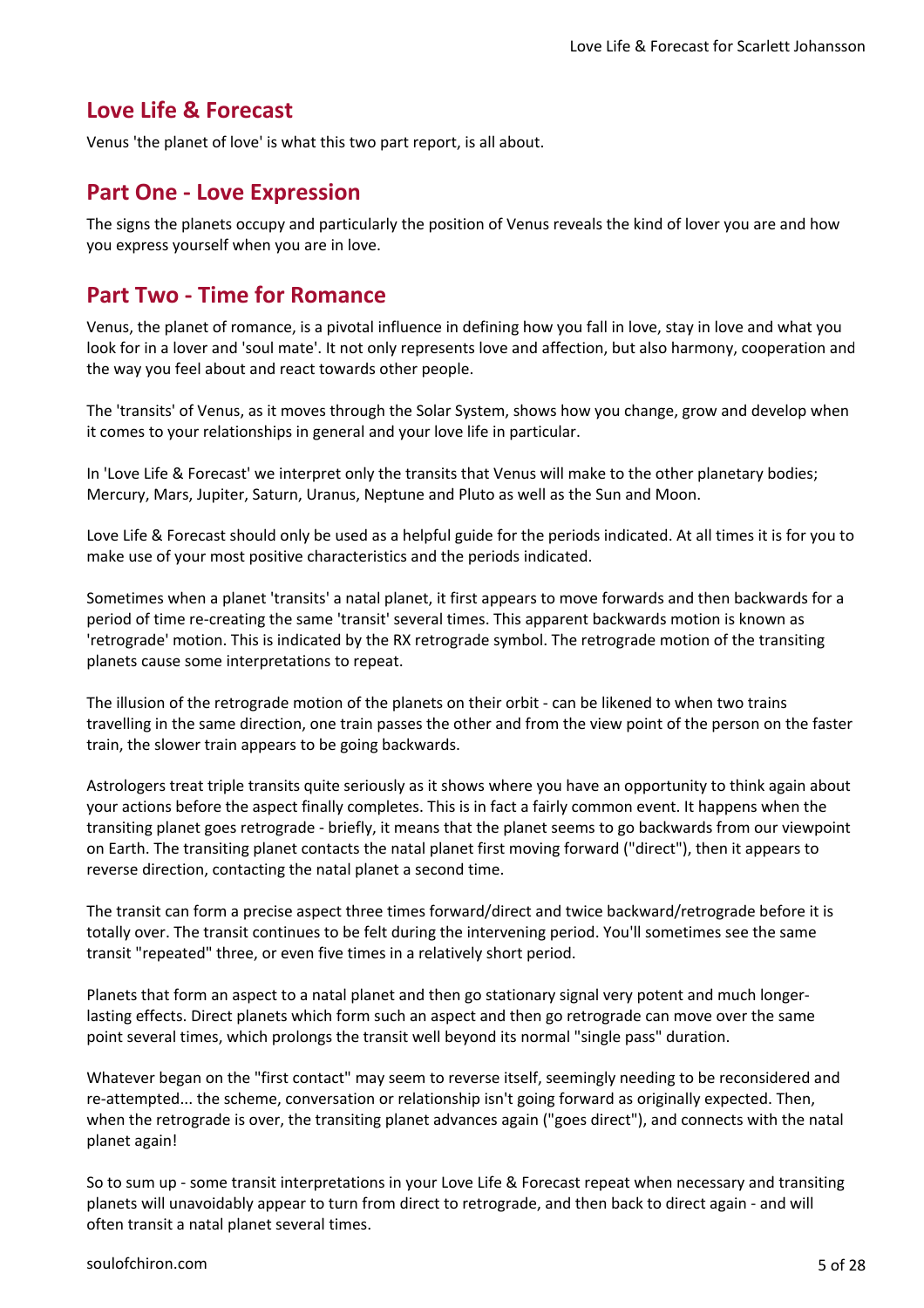## **Part One - Love Expression**

### **The Sun, Mercury & Jupiter mirror your way of being, speaking and creating chances**

## **Romance - how you act** a 9  $\bigcirc \mathcal{L}$

#### Sun in Sagittarius

You revel in taking things as far as they will go. You are generous and wish everyone to share in your happiness - often before you have enjoyed it yourself! A natural teacher and generous visionary, your concern for the future drives you into taking on every opportunity you meet. This can lead you into over-involvement in too many things. You become over-stretched, depleted, even desperate. Regain your strength by being and moving in the open air. Enjoy action for its own sake. Move and be free. In this way discover and re-discover your direction. Experience the exhilaration of pointing to goals in life that will achieve all you wish for. Then enjoy the sheer riding experience of making the journey.

## **What you think and say about love** d 9  $\frac{Q}{2}$   $\chi^2$

#### Mercury in Sagittarius

You are a quick thinker and talker, with an open, optimistic mind. But are you over-sure of yourself, taking things at their face value? Without meaning any harm, you play with words and tend to be ironic, even sarcastic. Really you have little time for conversations or thinking things out. Certainly, action is important. That is the way to learn from mistakes. But still take a little more thinking time, than you feel inclined to. It will make your direction clearer. Then you will discover your natural brilliance with far-reaching ideas.

## **How you create opportunities for romance**  $4\overline{6}$

#### Jupiter in Capricorn

You create opportunities by firmly concentrating your determination along lines you know you can control. You are conservative and highly conscientious by nature, preferring "tried and tested ways" to "new fangled theories". Your strongly held convictions can prevent real progress. People feel it is impossible to contribute their ideas. Experiment with doing something different. Allow your-self time off and holidays, even if you do not feel you need them. On returning to the fray you will be less hard, stronger and more effective.

#### **How you act, wonder and behave is revealed by your Venus, Mars and Neptune**

### **When you are in love**  $\begin{array}{c} \downarrow \infty \\ \downarrow \infty \end{array}$

#### Venus in Capricorn

You expect so much from love and relationships that you test new lovers, as if they were interviewees for a job! Love to you is a major commitment and something that must grow steadily to an ultimate achievement. What other people think is vitally important. You can act as though your relationship is exposed to public scrutiny, even when no one else knows about it. The protection of propriety is always in your mind. Once through these trials, you work hard to ensure relationships last. Try to allow in joy and delicacy. Something so important should also be fun.

### **Romantic approach** g-compared and a set of  $\alpha$  and  $\beta$  and  $\beta$  and  $\beta$  and  $\beta$  and  $\beta$  and  $\beta$  and  $\beta$  and  $\beta$  and  $\beta$  and  $\beta$  and  $\beta$  and  $\beta$  and  $\beta$  and  $\beta$  and  $\beta$  and  $\beta$  and  $\beta$  and  $\beta$  and  $\beta$  an

#### Mars in Aquarius

You love with immediate consideration for the interests of all. Ignoring convention, you can explore stimulating relationships with unusual and exciting people, but not for sake of variety alone. For you, love requires purpose. Serving a responsive lover in a meaningful relationship, gives you the confidence to take on anything. Honesty and understanding are vital. It wastes energy to be constantly bridging gaps of understanding. Lovers may feel that your social responsibilities get in the way. Learn how to love lovers, before you tackle the world.

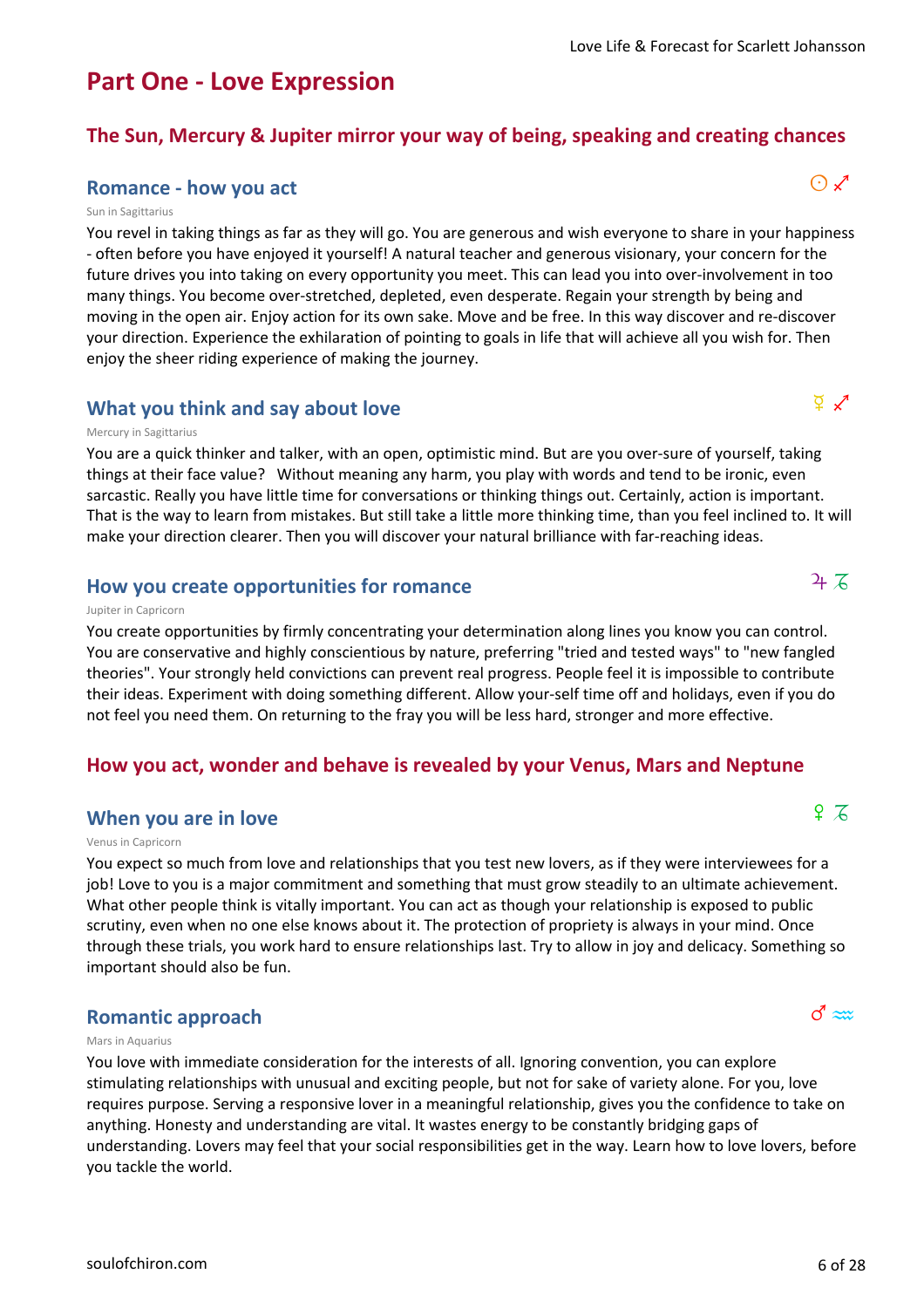## **What fascinates you about love most of all leading the set of all**  $\Psi$   $\mathcal{Z}$

#### Neptune in Capricorn

You are of the generation that needs a strong sense of conviction to give life real purpose. What you believe in must lead to something useful. You will be cautious in what you commit yourself to, but, once convinced, fearless in applying the lesson of your beliefs. Beware of taking too much responsibility. Letting people care for you, will show you the wonder of caring. Know this mystery and achieve your dreams.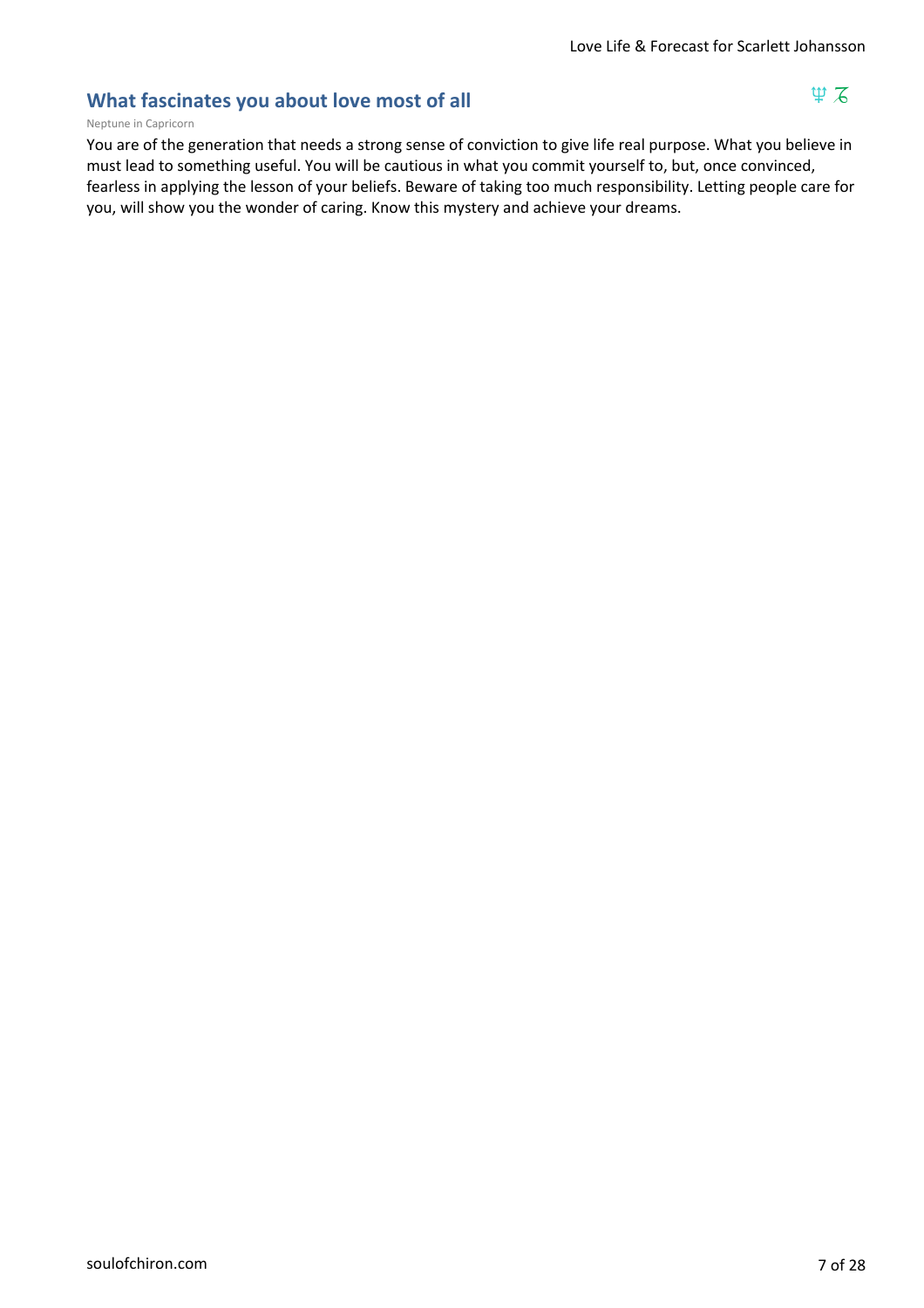## **Part Two – Time for Romance**

## **Romance Forecast for 6th January to 31st January 2020**

#### **Saturday 4th January**

#### **Being social**

Transiting Venus Sextiles your natal Mercury from 4th to 7th January 2020. Exact 6th January

Feeling sociable and easy-going, this would be a great day for a lazy get-together with good friends, loved ones and family. You will talk about times gone by and dream together of the future. Problems with lovers can be talked through. Once the air is cleared you will be able to look to the future. Business deals should run smoothly.

#### **Tuesday 7th**

#### **A bit down**

Transiting Venus Squares your natal Moon from 7th to 9th January 2020. Exact 8th January

Because of extreme emotional sensitivity, even the slightest hurt or misunderstanding with loved ones or friends will cut you to the quick and upset you deeply. You may feel alone and isolated. Take care not to overreact by smothering other people with your affection; being overprotective could equally alienate loved ones.

#### **January 11th to 20th 2020 Willing to help**

Transiting Jupiter Conjuncts your natal Venus

#### **Start of new 11-12 year period of 'believing in love'**

During this period you will sort out any problems in your personal relationships. You've had enough of upheavals, changes and unnecessary arguments. Now you crave some peace and quiet.

You may be called upon to give emotional or financial support to a close friend, lover or member of the family. This is quite a turn-around because recently you've been the one who has needed other people to lean on.

But at last the burdens and troubles of the past seem to be fading away and now you will enjoy being, and talking, with friends. Your social life should improve and you may even decide to throw a party!

Love and romance will emanate warmth, tenderness and security. Just for now, you seem to have found the perfect balance between freedom and commitment. Past problems of jealousy, envy and pettiness will disappear.

It is going to be hard to resist the temptation to spend lots of money on beautiful objects, either for the house, or personal objects like clothes and adornments. But cash flow is still likely to be somewhat unsteady, so don't waste and squander money on items that will just end up sitting in a drawer.

Another word of warning - beware over-indulgence in food and drink, whatever is your weakness. By all means enjoy yourself, but remember: 'all things in moderation!'

#### **Sunday 12th**

#### **Take a break**

Transiting Venus Squares your natal Sun from 12th to 14th January 2020. Exact 13th January

Lacking energy, you will be more inclined to sit around and do as little as you can during this time. It would be just as well to postpone major tasks or decisions until your energy increases and you are in a more positive frame of mind. Personal relationships could also feel the strain, especially if you have been choosing to hide or ignore pressing problems.



## $4d9$

 $P D$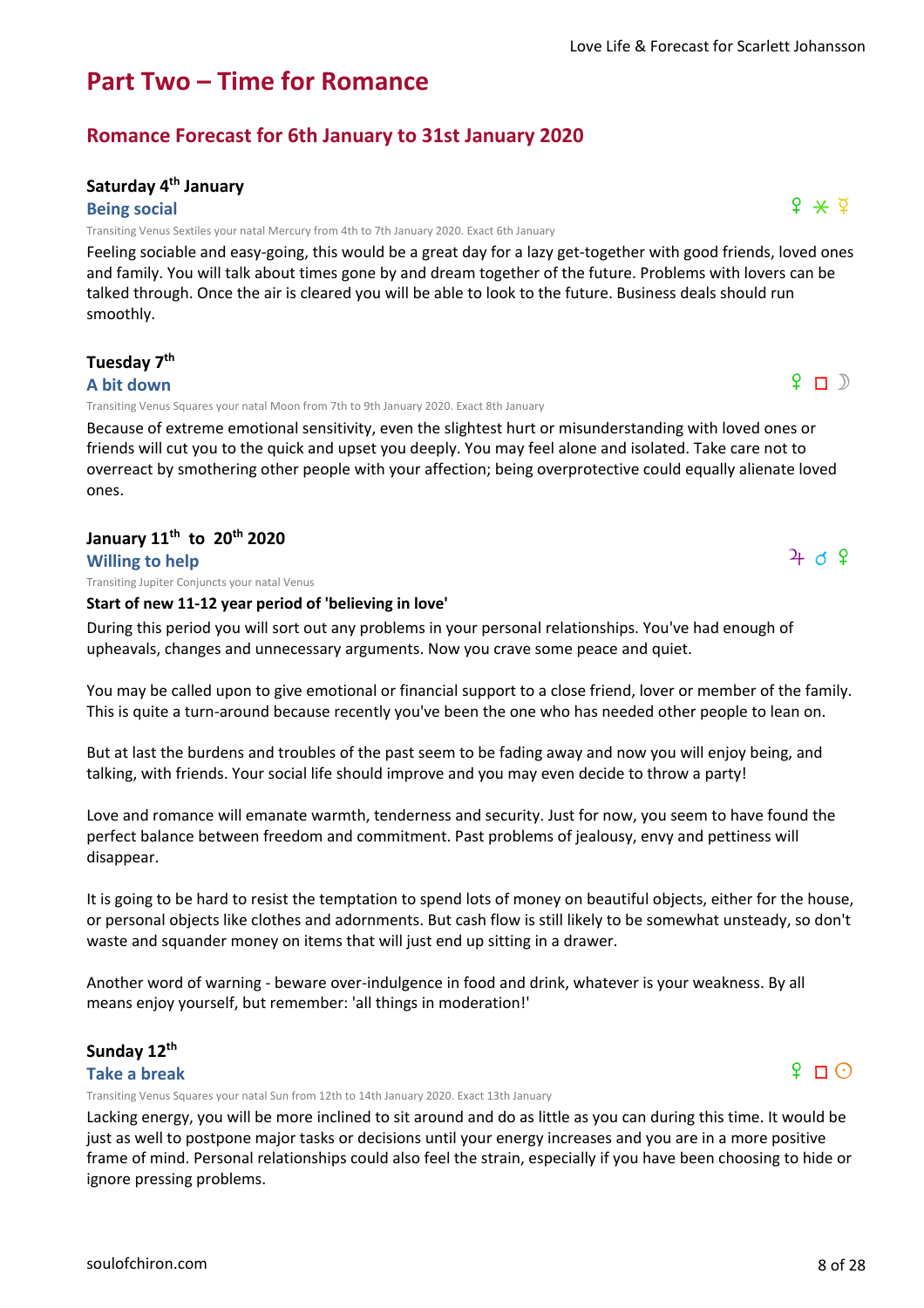## **Sunday 12th January**

#### **Point of view**

Transiting Venus Squares your natal Ascendant from 12th to 15th January 2020. Exact 14th January

Make a special effort when putting your point across, especially in personal and love relationships, or you are likely to be misunderstood. Also, beware squandering money on unnecessary items, which may seem luxurious now but will be completely useless in a few short weeks time.

#### **Also on Sunday**

#### **Daydreams**

Transiting Venus Sextiles your natal Neptune from 12th to 14th January 2020. Exact 13th January

This will be a day to escape reality; everyone needs to lose themselves occasionally in delightful daydreams. With enough positive thought and action, these dreams could eventually come true. Love will be of the most pure, selfless kind. If you both open your hearts there could be a merging of souls rarely felt. Surround yourself with beauty.

#### **Tuesday 14th**

#### **Winds of change**

Transiting Venus Trines your natal Pluto from 14th to 17th January 2020. Exact 16th January

Intense emotions will ensure an active and lively love life. Winds of change are now blowing away emotional cobwebs and reviving forgotten feelings of romance. Accept any invitations that come your way as they could lead to a passionate, enduring encounter. Creativity at work should also be enhanced.

#### **Monday 20th**

#### **Good feelings**

Transiting Venus Sextiles your natal Venus from 20th to 22nd January 2020. Exact 22nd January

At this time it will be hard to hide feelings of love, warmth and tenderness. For those of you who are single, new love affairs started around now could blossom into stable and meaningful relationships. Business and financial negotiations could prove extremely lucrative. You are likely to spend on beautiful luxuries.

#### **Wednesday 22nd**

#### **Enjoy yourself**

Transiting Venus Sextiles your natal Jupiter from 22nd to 24th January 2020. Exact 24th January

Feeling pleasantly lazy and lethargic, you will much prefer to sit back and enjoy the comforts of life rather than rouse yourself to any action. Time for much love, romance and new friendships. One special individual may certainly have a powerful effect on your life. A financial bonus or gift could come your way and travel is likely.

#### **Also on Wednesday**

#### **Unusual steps**

Transiting Venus Squares your natal Uranus from 22nd to 25th January 2020. Exact 24th January

Expect some disruption to your love life during this time. Either you, or your partner, may take unusual steps to either inject some fresh life into a present relationship; or one of you will start to look for something new a love that is more unpredictable and exciting. Love affairs started now are likely to be exhilarating and electrifying, but short lived.

### **Saturday 25th**

#### **Cuddle up**

Transiting Venus Opposes your natal MidHeaven from 25th to 28th January 2020. Exact 27th January

Any kind of work will seem like an effort, so if possible, this is a day for being lazy around the home. Read a book, cuddle up on the couch with someone you love, and just relax.

Love Life & Forecast for Scarlett Johansson

#### $9 \times \Psi$

 $\Omega$   $\Box$  AS

### $9 \times 4$

 $P$   $H$ 

### $P_{\alpha}$   $P_{\alpha}$





 $9 \wedge 9$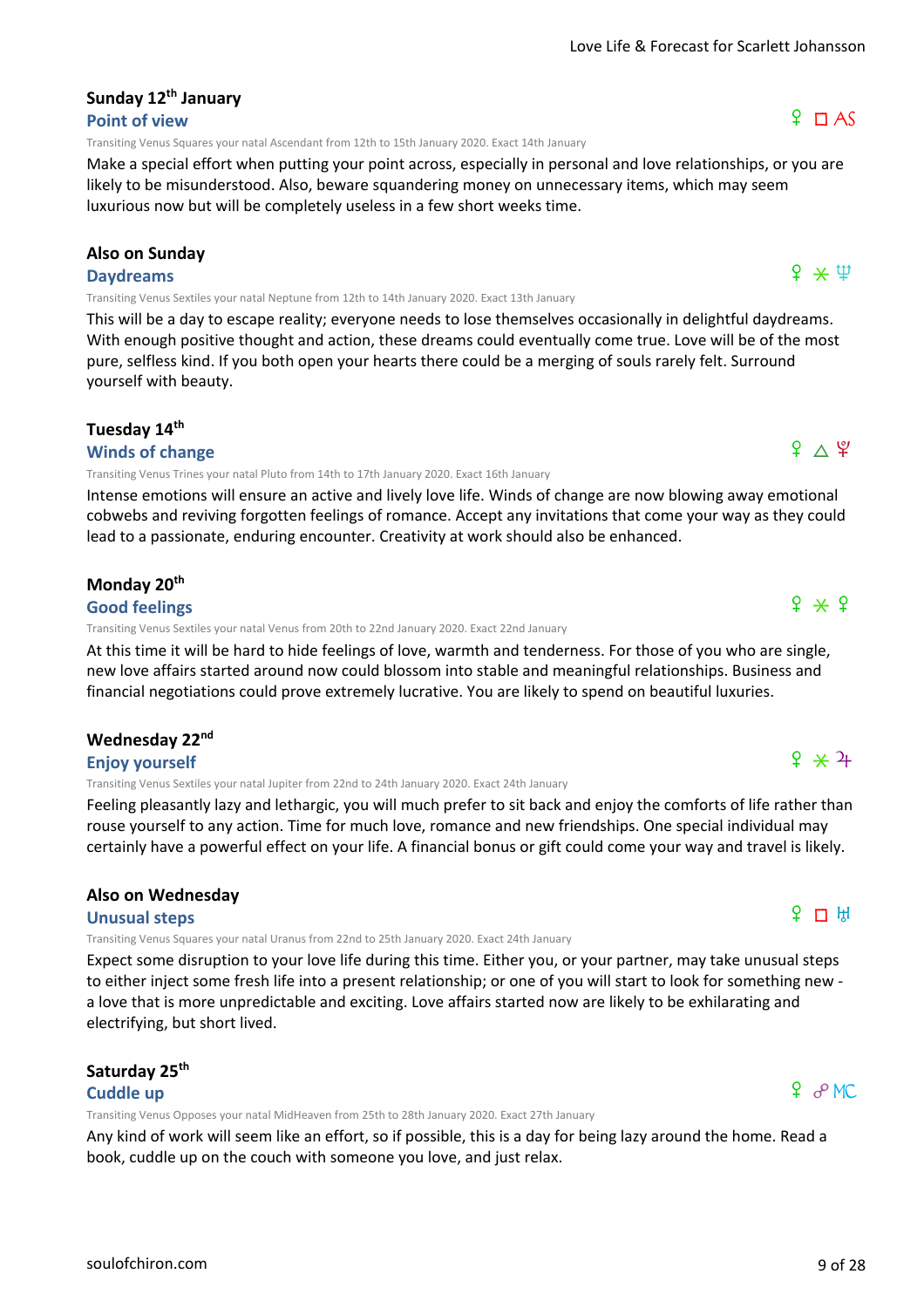#### Love Life & Forecast for Scarlett Johansson

#### **Tuesday 28th January Stability**

Transiting Venus Trines your natal Saturn from 28th to 31st January 2020. Exact 30th January

Now is the time to sort out problems in personal relationships. If you are unattached you could now be drawn to a new relationship with the promise of a stable, secure and lasting love. One of you is likely to be more mature than the other, either in age or experience. A connection with the past could also stir old memories.

#### **Thursday 30th**

#### **Feeling low**

Transiting Venus Squares your natal Mercury from 30th January 2020 to 1st February 2020. Exact 31st January

Avoid anything that could upset you or disturb your equilibrium during this time, as you may find it difficult to cope with any disputes or strife. Unable to properly defend yourself, you could become the victim instead of the victor. Problems in both your love life and social life are likely, so perhaps it is best to keep your head down and out of the firing line.

#### **Romance forecast for February 2020**

#### **Saturday 1st February**

#### **Joie de vivre!**

Transiting Venus Trines your natal Moon from 1st to 3rd February 2020. Exact 2nd February

You should get on quite well with everyone around you during this time, but especially with women. There will be a general love of life and a feeling of joie de vivre, which you will wish you felt more often. Very little could put you in a bad mood; you will be too busy showering feelings of love, warmth and affection on everyone around you.

#### **Thursday 6th**

#### **Coming on strong**

Transiting Venus Trines your natal Sun from 6th to 8th February 2020. Exact 7th February

Strong feelings of love and enjoyment of life should dominate your thoughts and actions during this time. Basically, you will just feel like enjoying yourself and work therefore will take second place to leisure activities. Your good mood will be infectious and others will enjoy being around you.

#### **Also on Thursday**

#### **Taking it easy**

Transiting Venus Trines your natal Ascendant from 6th to 9th February 2020. Exact 8th February

Do not plan anything too strenuous during this period, as you are likely to be too pre-occupied with taking it easy and having fun. Why not plan a party? You will enjoy sharing these feelings of affection, warmth and love with friends. Telling someone just how much you love them will strengthen the emotional tie between you. A bonus could also come your way, so why not treat yourself to some well-deserved luxuries!

#### **Also on Thursday**

#### **On the rocks**

Transiting Venus Squares your natal Neptune from 6th to 8th February 2020. Exact 7th February

Rocky and unstable relationships could now crumble, or you may look elsewhere for emotional and physical satisfaction. Therefore, secret love affairs are now possible. You may now also choose to escape into the past as a welcome relief from the problems and responsibilities of the present. Postpone major financial decisions until stability returns into your life.



 $9 \cup 9$ 

 $9 \wedge 5$ 

## $P \wedge Q$

 $9 \wedge AS$ 

 $P \triangle D$ 

#### $\Omega$  m  $\Psi$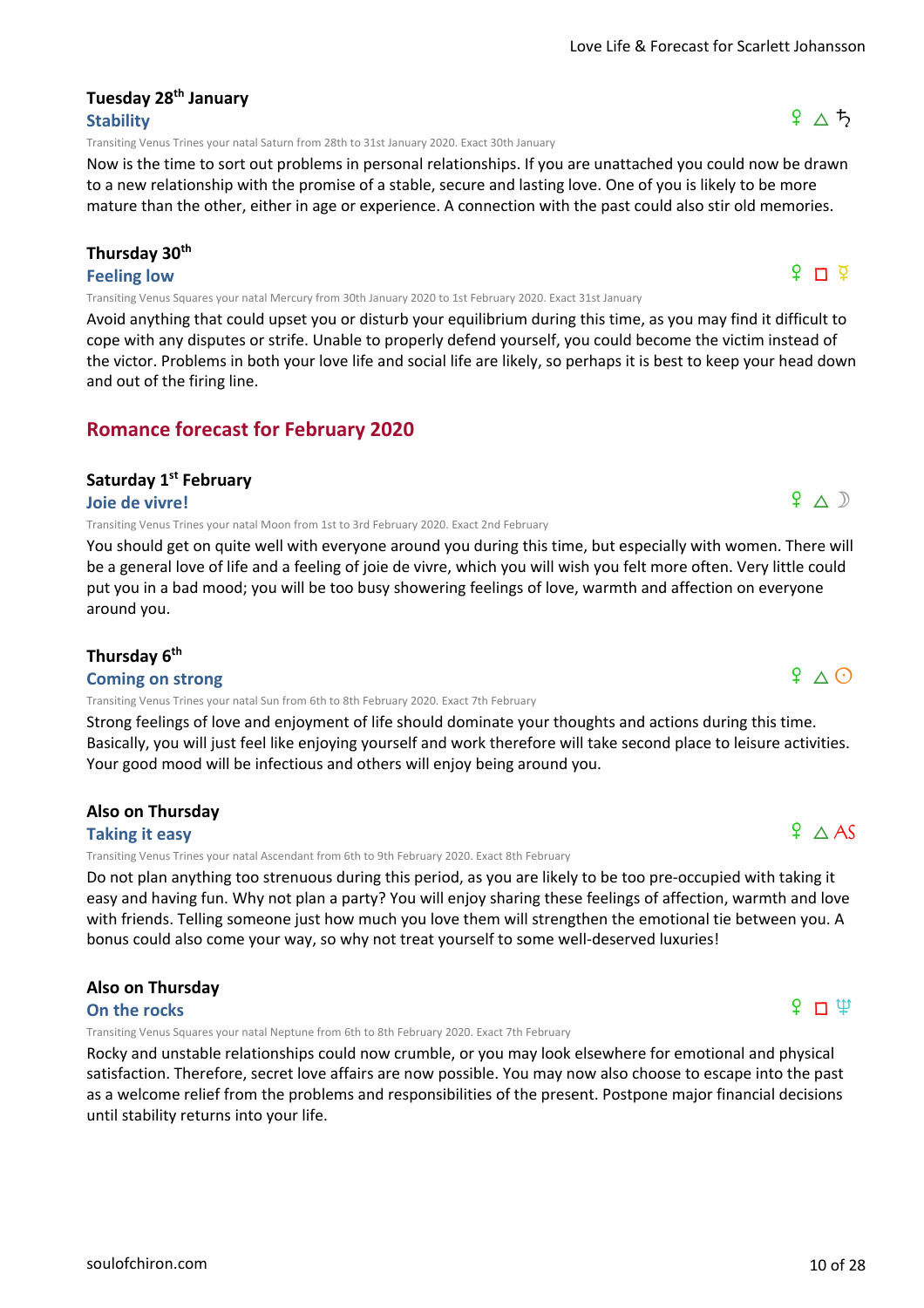#### Love Life & Forecast for Scarlett Johansson

## **Sunday 9th February**

#### **Get-together**

Transiting Mercury Sextiles your natal Venus from 9th to 12th February 2020. Exact 11th February

Feeling sociable and easy going, why not take this opportunity for a pleasant, lazy get-together with close friends, lovers or family. As feelings of love should be easily expressed, problems could now be talked through and resolved. Business and career matters should also proceed smoothly.

#### **Monday 10th**

#### **Fun-loving mood**

Transiting Venus Sextiles your natal Mars from 10th to 12th February 2020. Exact 11th February

Boosted by relentless vitality and energy, you are likely to be in a positive and fun-loving mood. This is a great time for parties and any type of social gathering; a time for attracting new friends and new lovers. Business and financial negotiations could prove extremely lucrative, particularly if setting up new and original deals.

#### **Friday 14th**

#### **Misunderstanding**

Transiting Venus Squares your natal Venus from 14th to 17th February 2020. Exact 16th February

Beware financial extravagance over the next few days. Personal and love relationships may also find themselves in the firing line. You could become the victim of a misunderstanding, or someone you love and trust could now be trying to take advantage in some way. Energy levels are likely to be low, therefore, very little will be achieved during this time.

#### **Monday 17th**

#### **Low profile**

Transiting Venus Squares your natal Jupiter from 17th to 19th February 2020. Exact 18th February

Low energy levels could leave you feeling drained of all vitality during this time. Work and career productivity could also suffer through failure to perform duties efficiently and competently. Beware financial extravagance. Personal and love relationships could also find themselves in the firing line. Perhaps this would be a good time to take a short break or holiday, but do not spend too much.

#### **Also on Monday**

#### **Reawakened passion**

Transiting Venus Trines your natal Uranus from 17th to 19th February 2020. Exact 18th February

Are you ready for some love and romance? All relationships should now become more loving and secure, especially if you manage to reawaken slumbering passions. You may now be ready to make a more long-term commitment to your partner. New love affairs should be exciting and unusual, so expect the unexpected. Cash flow should also improve, as should health.

#### **Thursday 20th**

#### **Get-together**

Transiting Mercury Retrograde Sextiles your natal Venus from 20th to 23rd February 2020. Exact 22nd February

Feeling sociable and easy going, why not take this opportunity for a pleasant, lazy get-together with close friends, lovers or family. As feelings of love should be easily expressed, problems could now be talked through and resolved. Business and career matters should also proceed smoothly.

#### **Monday 24th**

#### **Get the ball rolling**

Transiting Venus Trines your natal Mercury from 24th to 27th February 2020. Exact 26th February

Communication with loved ones, be they family, lovers or friends should be exceptionally good during this time, so why not tell them just how much you care! Business matters should proceed smoothly as well, so if there are any important contracts to be signed, or contacts to be made, then now is the best time to get the ball rolling.

### $f \cap 9$

 $9 \Box 4$ 

### $9 \wedge H$

## $\frac{6}{5}$   $\Delta$   $\frac{5}{5}$

 $\frac{1}{2}R + 2$ 

## $9 \times 9$

 $\frac{1}{2}$   $\frac{1}{2}$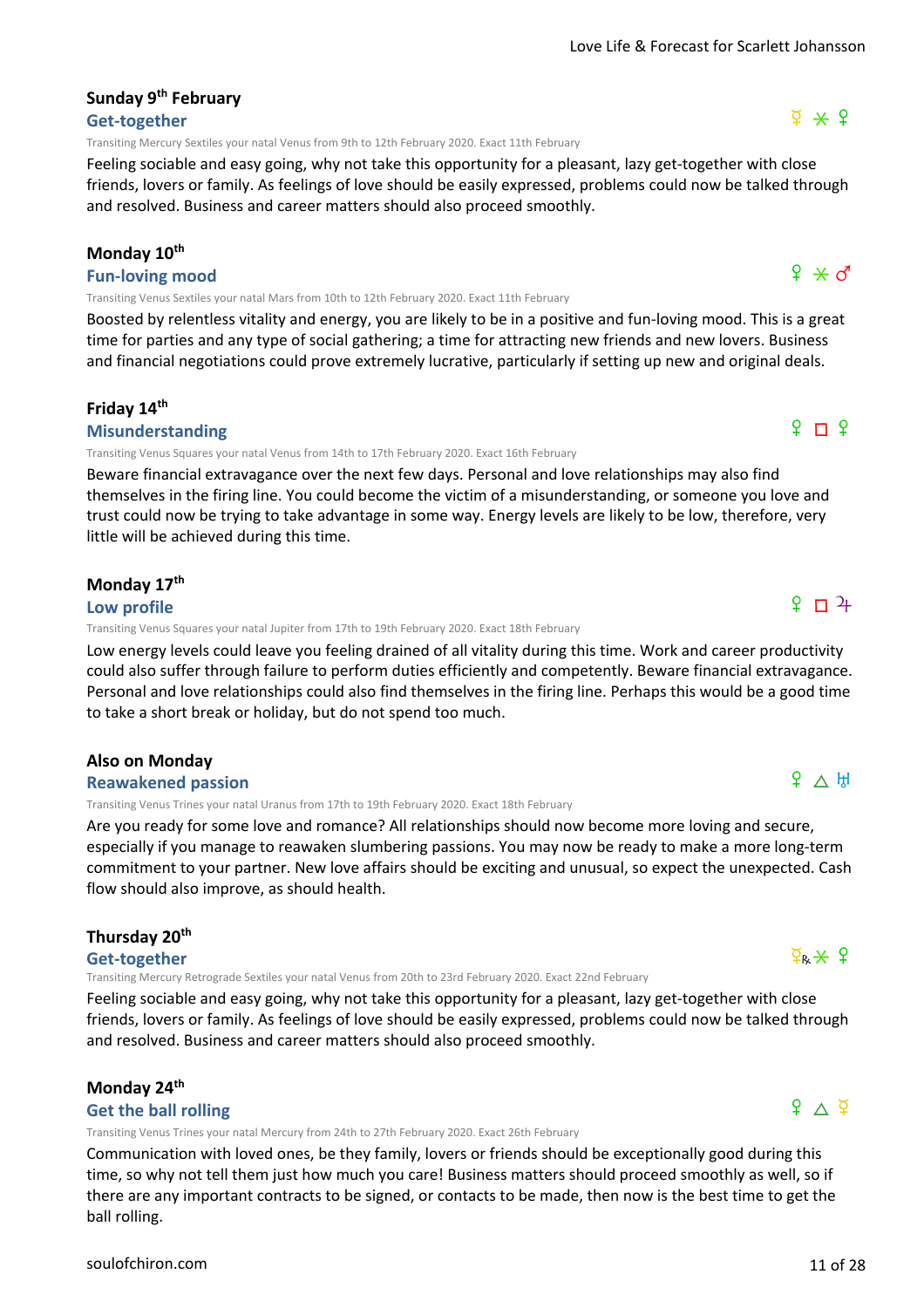## **Thursday 27th February**

#### **Good impression**

Transiting Sun Sextiles your natal Venus from 27th February 2020 to 1st March 2020. Exact 29th February

Feeling confident, optimistic and outgoing, this should be an excellent day for being with friends and loved ones. Business negotiations should also go well, with meetings or job interviews proving equally lucrative. A good impression should be made on everyone you meet, especially those in authority.

#### **Friday 28th**

#### **Cheerful**

Transiting Mars Conjuncts your natal Venus from 28th February 2020 to 3rd March 2020. Exact 2nd March

Fiery passion and a strong attraction to lovers, or potential lovers, will be strongly expressed through sex. Even without sex, you will feel more full of life and vivacious than usual, wanting to be with other people, rather than on your own. Make the best of lucrative financial opportunities.

#### **Romance forecast for March 2020**

#### **Tuesday 3rd March**

#### **Made in heaven**

Transiting Venus Trines your natal Neptune from 3rd to 5th March 2020. Exact 4th March

Any new love affair or romance started during this period will seem like a match made in heaven, almost as if, as well as a wonderful physical union, there will also be a tremendous spiritual union between the both of you. Present relationships should also become closer and more emotionally stable and secure. This is not so much a time to make dreams come true, but to create dreams which could come true in the future.

#### **Friday 6th**

#### **Intense emotions**

Transiting Venus Opposes your natal Pluto from 6th to 8th March 2020. Exact 7th March

The temptation to succumb to a secret love affair may prove irresistible. In any case, powerful intense emotions could lead to confrontations with lovers, jealousy causing uncontrollable anger. Problems may arise over finances, either business or personal.

#### **Saturday 7th**

#### **Possession**

Transiting Venus Squares your natal Mars from 7th to 10th March 2020. Exact 9th March

Jealousy and possessiveness could cause conflicts in romance and marriage yet, at the same time, heightened passions will increase your sex drive. This combination could either produce fiery passion, strengthening inextricable bonds of love, or blazing tempers and rows that could tear the relationship apart. If unattached, you could now be unreservedly attracted to anyone.

### **Thursday 12th**

#### **Lady luck**

Transiting Venus Trines your natal Venus from 12th to 15th March 2020. Exact 14th March

Lady Luck could be calling during this time, so make sure that you leave your door wide open! Feeling relaxed, easy going and sociable, many opportunities will seemingly just land in your lap, but they are actually the accumulation of previous hard graft. Spend as much time as you can with your lover - this could be a tremendously romantic period.

 $\Omega \vee \mathfrak{P}$ 

 $O*9$ 

 $d \notin$ 

 $9 \n\Pi \n\sigma$ 

## $9 \wedge 9$



### $9^\circ \approx$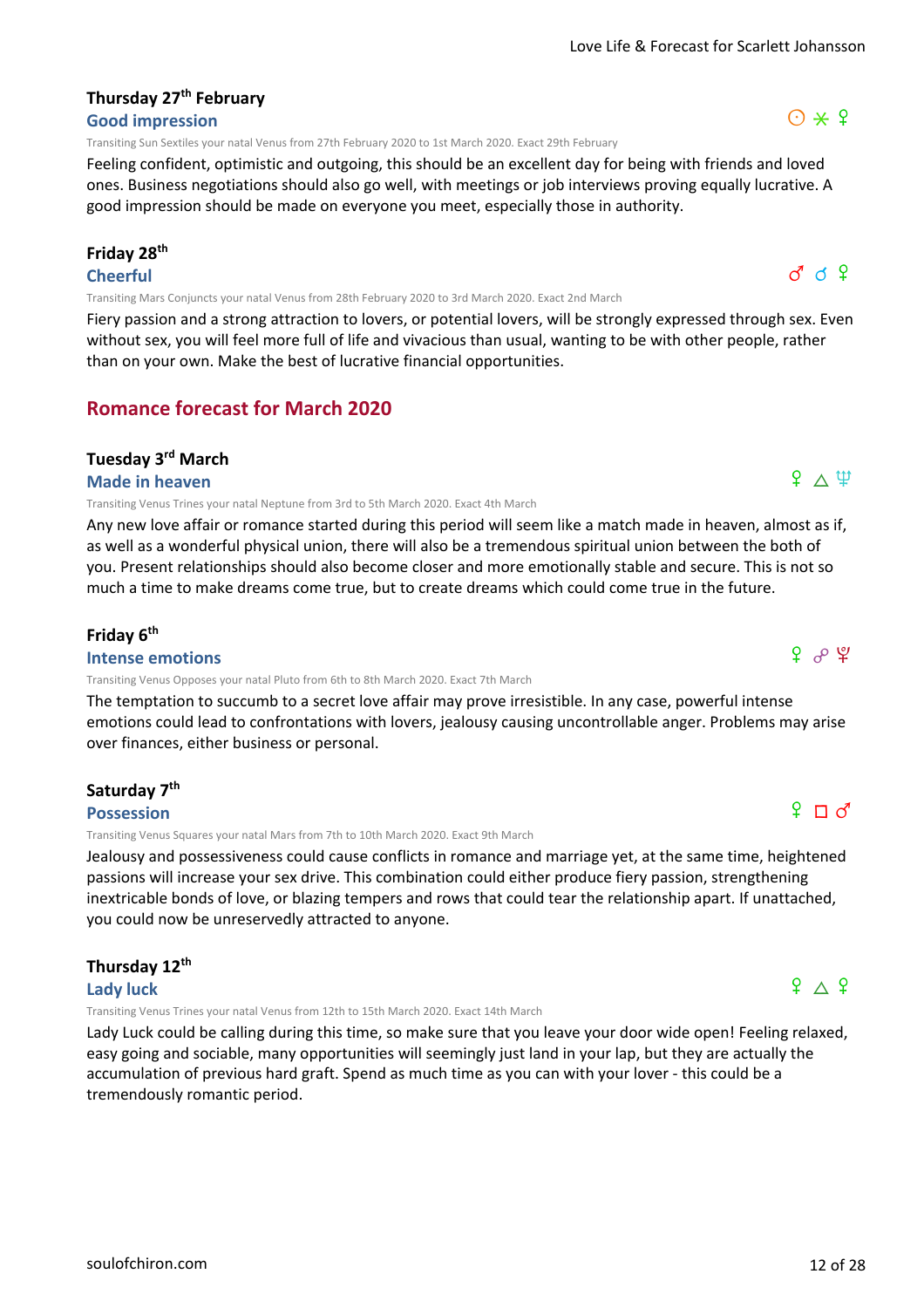#### Love Life & Forecast for Scarlett Johansson

#### **Sunday 15th March Carefree**

Transiting Venus Trines your natal Jupiter from 15th to 17th March 2020. Exact 16th March

During this time, you will put others before yourself and will be seen as sympathetic, generous and out-going, giving support and love to those in need. Now could be the beginning of a pleasant, romantic love affair. Strenuous work should be avoided, as you will be feeling unhurried and carefree. But watch your diet; weight could easily be gained.

#### **Wednesday 18th**

#### **Caught in the middle**

Transiting Venus Trines your natal MidHeaven from 18th to 21st March 2020. Exact 20th March

Being fair-minded and balanced in your opinions, you may find yourself the mediator in a family quarrel during this time. Your sensible advice will be needed. Creativity at work should also be enhanced. Take advantage of any opportunity that enables you to work from home, either on a temporary or permanent basis.

#### **Sunday 22nd**

#### **Below par**

Transiting Venus Opposes your natal Saturn from 22nd to 25th March 2020. Exact 24th March

Feeling disillusioned and unlucky in love, you may feel as if nothing is going your way. Because of this, emotional barriers will be erected to stop you from getting hurt, but this may only make matters worse. Conflict between your home and professional life may cause emotional confrontations.

#### **Thursday 26th**

#### **Overindulgence**

Transiting Venus Opposes your natal Moon from 26th to 29th March 2020. Exact 28th March

You want to take care of those you love, but in the process should not be overly drawn into excess. Although expressing your affections in a warm and friendly way is not a bad way to demonstrate exactly how protective you are feeling today. It may be wiser not to make any firm relationship commitments right now and give yourself an opportunity to reconsider how you are feeling on a more rational day when your emotions are not so fired up.

#### **Also on Thursday**

#### **Get-together**

Transiting Mercury Sextiles your natal Venus from 26th to 28th March 2020. Exact 27th March

Feeling sociable and easy going, why not take this opportunity for a pleasant, lazy get-together with close friends, lovers or family. As feelings of love should be easily expressed, problems could now be talked through and resolved. Business and career matters should also proceed smoothly.

#### **Saturday 28th**

#### **Be as positive as you can**

Transiting Sun Squares your natal Venus from 28th to 31st March 2020. Exact 30th March

Lacking energy, today you will be less active than usual and feel more inclined to laze around doing as little as you can. Postpone major decisions or tasks until your energy level increases and your frame of mind is more positive. Personal relationships could also feel the strain, especially if you have recently been choosing to ignore or neglect pressing problems.



 $9 \text{ g}$ 



 $\frac{1}{2}$   $\frac{1}{2}$ 

#### $9^{\circ}$   $\wedge$   $3^{\circ}$

 $P \wedge MC$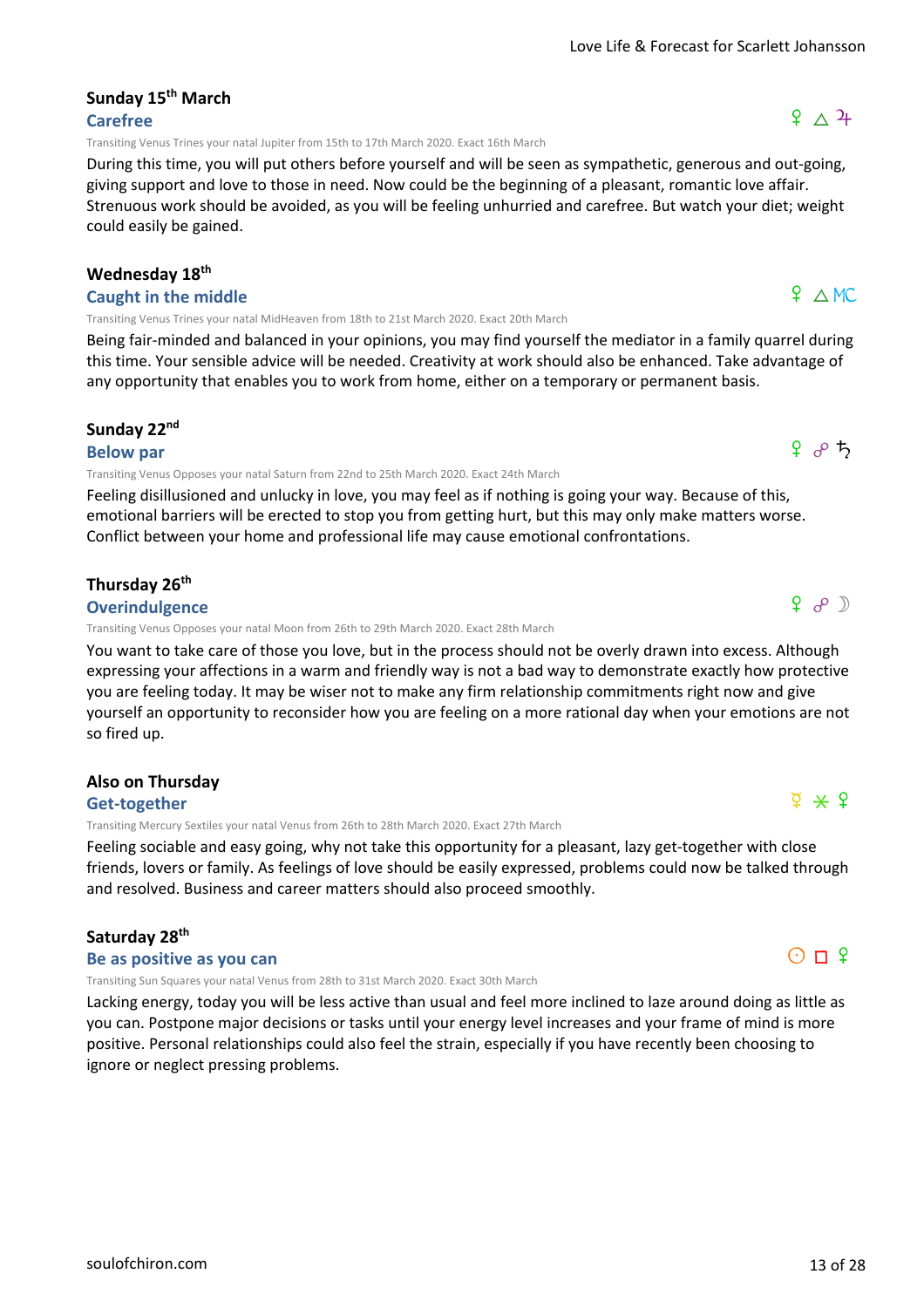## **Romance forecast for April 2020**

## **Thursday 2nd April**

#### **Avoid confrontations**

Transiting Venus Opposes your natal Ascendant from 2nd to 5th April 2020. Exact 4th April

Avoid arguments today; you will not have the physical or emotional energy to cope with the trials and tribulations of life. If possible, stay at home and surround yourself with life's little luxuries! Avoid confrontations at work; if you manage to keep the peace, then your skills of tact and diplomacy will make a greater impression.

### **Also on Thursday**

#### **Count to ten**

Transiting Venus Opposes your natal Sun from 2nd to 5th April 2020. Exact 3rd April

You may experience some kind of sadness within your home environment or emotional life. You may even feel restless, tired, lifeless, emotional and moody towards those you know and love. This is a time best spent on your own. If friends or loved ones do try and get you into any kind of dispute, count to ten before replying.

#### **Tuesday 7th**

#### **Raring to go**

Transiting Venus Trines your natal Mars from 7th to 10th April 2020. Exact 9th April

Full of energy and raring to go, nothing will be able to stop you or get in your way during this time. You constantly strive to achieve your desires. Passionate emotions will be difficult to control; therefore your love life should become more sensual and romantic. New love affairs will be intense, but short.

#### **Wednesday 15th**

#### **Hard to cope**

Transiting Mercury Squares your natal Venus from 15th to 17th April 2020. Exact 17th April

Avoid anything that could upset you or disturb your routine or equilibrium during the next few days. Unable to properly defend yourself, you may find it difficult to cope with any disputes or strife. You may become the victim instead of the victor. Problems in both your love life and social life are likely, so perhaps it is best to keep your head down and out of the firing line.

| Friday 17 <sup>th</sup>                                                                   |  |
|-------------------------------------------------------------------------------------------|--|
| <b>Disruption</b>                                                                         |  |
| Transiting Venus Opposes your natal Uranus from 17th to 21st April 2020. Exact 19th April |  |

Unexpected events in your love life may cause some disruption to your life. You may suddenly become involved in a whirlwind love affair that could be extremely exciting, passionate, but somewhat short lived! Emotions will be both unpredictable and unstable. New friendships may be made, but at the expense of more long standing associations.

### **Thursday 23rd**

**Obligations**

Transiting Venus Squares your natal MidHeaven from 23rd to 27th April 2020. Exact 25th April

Feelings of jealousy and possessiveness may have to be controlled during this time. Unwanted social obligations could also disrupt your daily routine and leave you feeling drained and dissatisfied.

#### **Tuesday 28th**

#### **Optimism**

Transiting Sun Trines your natal Venus from 28th to 30th April 2020. Exact 29th April

Strong feelings of love and enjoyment of life should dominate thoughts and actions today. Not in the mood for work, you will be seeking more pleasurable pursuits and distractions! This outgoing and optimistic mood will be contagious enticing lovers, family and friends to share the day's love and laughter.



## $\overline{2}$  D  $\overline{3}$

 $9e$  AS

 $9^\circ$   $\odot$ 

 $f \triangle \sigma$ 

 $P \sim H$ 

 $O \wedge 9$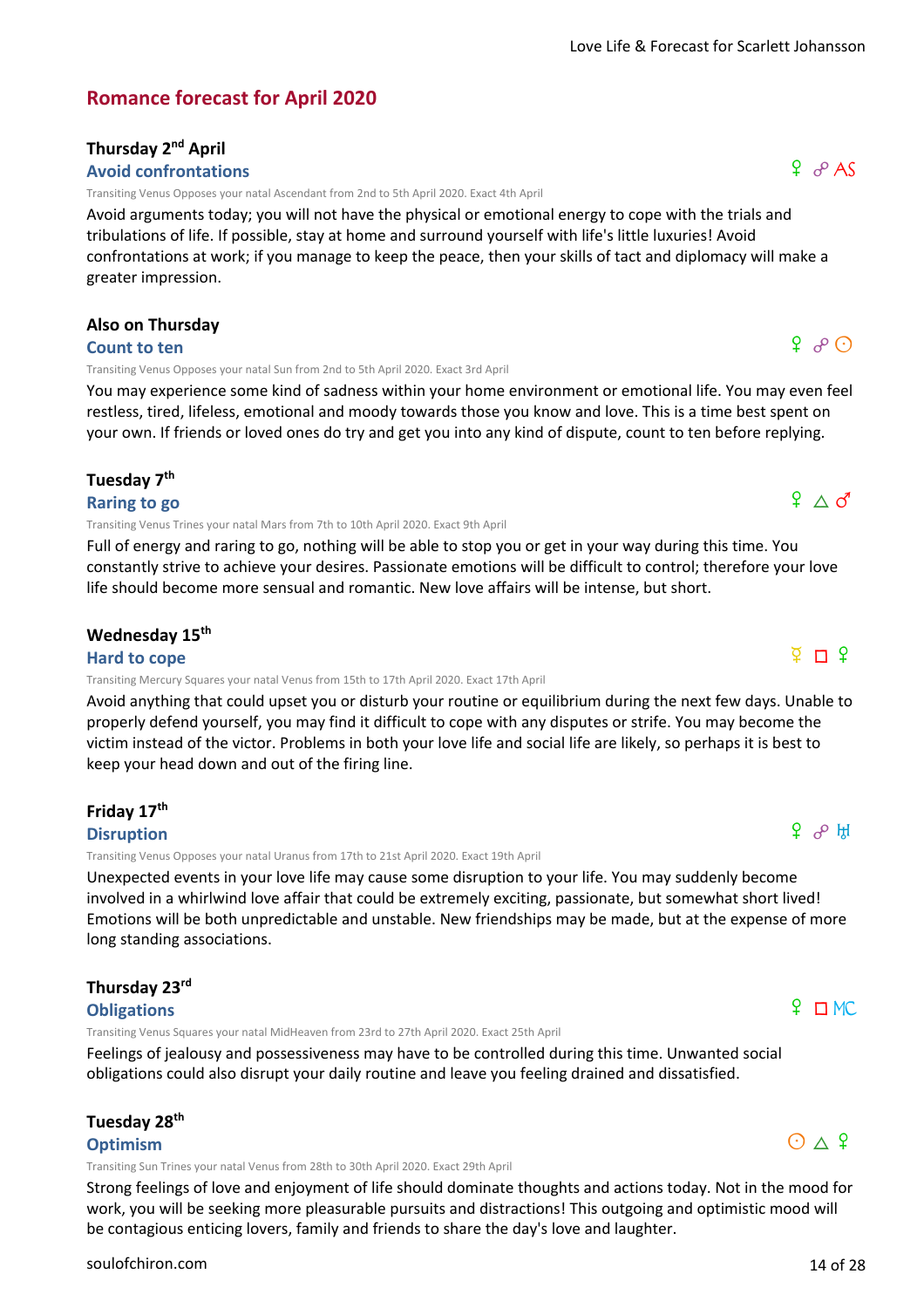## **Romance forecast for May 2020**

#### **Friday 1st May Positive**

Transiting Mercury Trines your natal Venus from 1st to 2nd May 2020. Exact 2nd May

Communication with loved ones, be they family, lovers or friends, should be exceptionally good during the next day or so. This would therefore be an excellent time to tell all loved ones just how much you care. Business matters should also proceed smoothly. Now is the time to get the ball rolling in all-important business, property or career negotiations.

#### **Monday 4th**

#### **News flash**

Transiting Venus Retrograde Opposes your natal Mercury from 4th to 20th May 2020. Exact 14th May

News is likely to come your way that will affect your love life, perhaps via an unexpected letter or phone call. This may not necessarily be bad news, but it may temporarily shatter the peace and serenity of your home life. Be careful not to spread gossip during this time.

#### **Monday 25th**

#### **Boosted**

Transiting Mars Sextiles your natal Venus from 25th to 29th May 2020. Exact 28th May

Boosted by relentless energy and drive, you are now likely to be in a positive and fun loving mood. A great time for parties, and any type of social gathering, a time for attracting new friends, and new lovers. Business and financial negotiations could prove extremely lucrative, particularly if setting up new business deals.

#### **Wednesday 27th**

#### **Obligations**

Transiting Venus Retrograde Squares your natal MidHeaven from 27th to 31st May 2020. Exact 29th May

Feelings of jealousy and possessiveness may have to be controlled during this time. Unwanted social obligations could also disrupt your daily routine and leave you feeling drained and dissatisfied.

### **Romance forecast for June 2020**

#### **Tuesday 2nd June Disruption**

Transiting Venus Retrograde Opposes your natal Uranus from 2nd to 6th June 2020. Exact 4th June

Unexpected events in your love life may cause some disruption to your life. You may suddenly become involved in a whirlwind love affair that could be extremely exciting, passionate, but somewhat short lived! Emotions will be both unpredictable and unstable. New friendships may be made, but at the expense of more long standing associations.

#### **Thursday 4th**

#### **Power games**

Transiting Mercury Opposes your natal Venus from 4th to 8th June 2020. Exact 6th June

Unexpected news could affect your love life and personal relationships. Although this may not necessarily be bad news, it will cause a certain amount of disruption to your daily routine and temporarily shatter the peace and serenity of your home. Beware power games, ego conflicts or gossip during the next few days or the consequences of words spoken or action taken could backfire.



#### $P_R \Pi M C$

## fnw K

p q<br>የ ዓ

<mark>የ</mark>κራ ቯ

 $\Phi \wedge \Phi$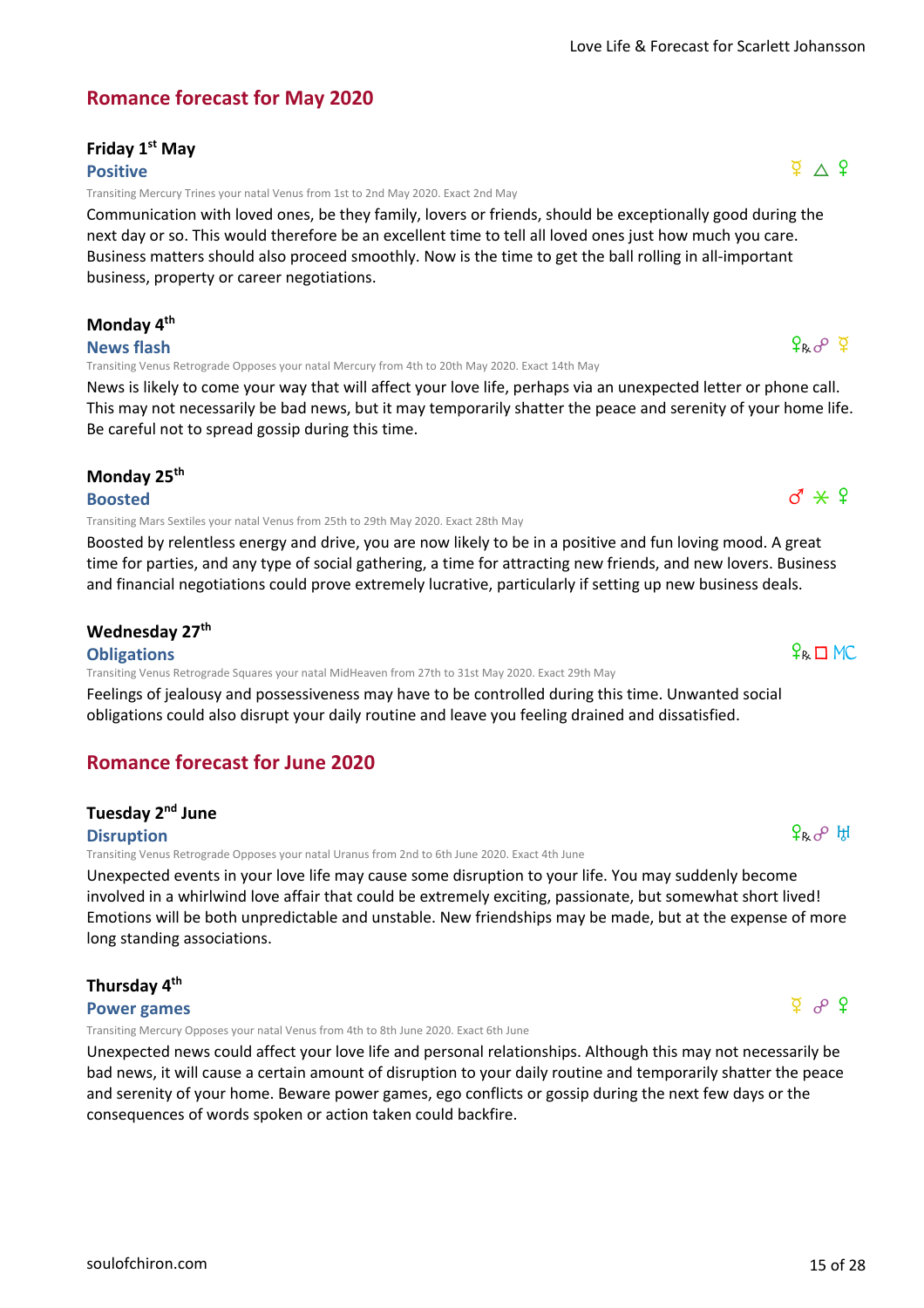## **June 13th 2020 onwards to October 18th 2020**

#### **Ready for love**

#### Transiting Uranus Retrograde Trines your natal Venus

Are you ready for some love and romance? Well you'd better be because it is likely to come your way! All relationships, whether they are new, or long-standing, will benefit from this exciting, romantic period now affecting you.

All relationships should now become more loving and secure, especially if you manage to re-awaken slumbering passions which have been dulled or strained by life's daily pressures. If not yet married or seriously involved, you may now also be ready to make more commitment to your partner, tying the bonds of love by taking love affairs that one important stage further - into something more permanent.

New relationships could be rather unusual - so expect the unexpected! You are likely to become involved with someone from a completely different background. This person may even add a touch of effervescence, excitement and glamour to your life. But remember that each of you needs personal freedom as well as emotional commitment.

Your social life could also be re-awakened by unusual, exciting and enlivening friendships. Cash flow should also improve, as should health and vitality.

#### **Thursday 18th**

#### **Raring to go**

Transiting Venus Retrograde Trines your natal Mars from 18th June 2020 to 1st July 2020. Exact 25th June

Full of energy and raring to go, nothing will be able to stop you or get in your way during this time. You constantly strive to achieve your desires. Passionate emotions will be difficult to control; therefore your love life should become more sensual and romantic. New love affairs will be intense, but short.

### **Saturday 27th**

**Power games** Transiting Mercury Retrograde Opposes your natal Venus from 27th June 2020 to 1st July 2020. Exact 30th June

Unexpected news could affect your love life and personal relationships. Although this may not necessarily be bad news, it will cause a certain amount of disruption to your daily routine and temporarily shatter the peace and serenity of your home. Beware power games, ego conflicts or gossip during the next few days or the consequences of words spoken or action taken could backfire.

### **Monday 29th**

#### **Scandalous**

Transiting Sun Opposes your natal Venus from 29th June 2020 to 2nd July 2020. Exact 1st July

Do not attempt any hard, concentrated work today as you simply will not be in the mood. You will not want to be on your own so surround yourself with loving friends and family. Why not treat yourself to some rest and relaxation? Hidden tensions in relationships may be brought out into the open. Alternatively, the pleasures of secret love affairs may be difficult to resist. Just take care that scandal does not soon follow!

## **Romance forecast for July 2020**

#### **Monday 13th July Passion**

Transiting Mars Squares your natal Venus from 13th to 17th July 2020. Exact 15th July

Jealousy and possessiveness could cause conflicts in romance and marriage yet, at the same time, heightened passions will increase your sex drive. This combination could either produce fiery passion, strengthening inextricable bonds of love, or blazing tempers and rows that could tear the relationship apart. If unattached, you could now be unreservedly attracted to anyone!

 $d \Pi$  ?

 $\Phi$   $\Omega$ 

 $Q \nrightarrow Q$ 

 $P_R \wedge d$ 

 $H_R \wedge 9$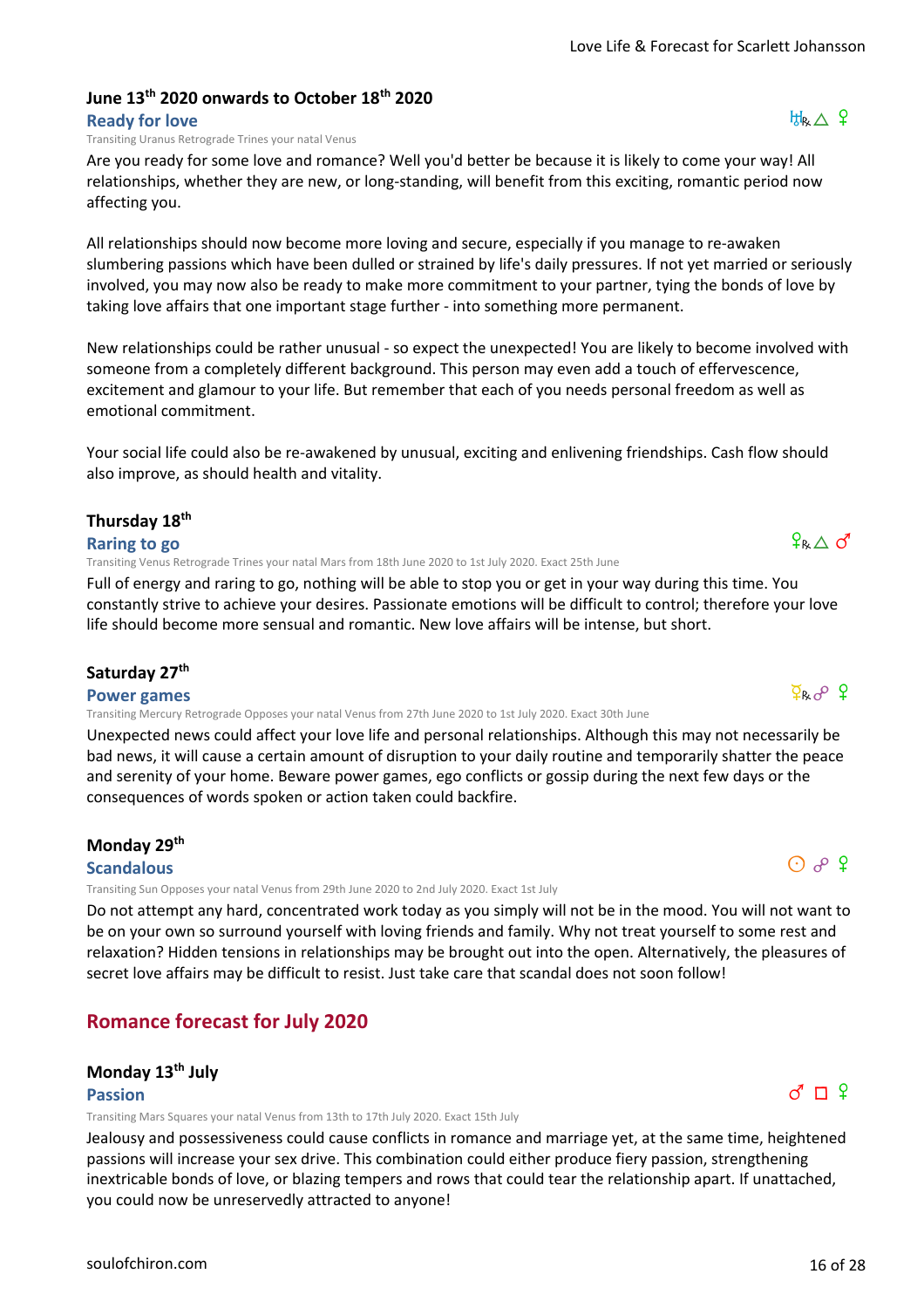#### Love Life & Forecast for Scarlett Johansson

#### **Tuesday 14th July Disruption**

Transiting Venus Opposes your natal Uranus from 14th to 18th July 2020. Exact 16th July

Unexpected events in your love life may cause some disruption to your life. You may suddenly become involved in a whirlwind love affair that could be extremely exciting, passionate, but somewhat short lived! Emotions will be both unpredictable and unstable. New friendships may be made, but at the expense of more long standing associations.

#### **Monday 20th**

**Power games**

Transiting Mercury Opposes your natal Venus from 20th to 23rd July 2020. Exact 22nd July

Unexpected news could affect your love life and personal relationships. Although this may not necessarily be bad news, it will cause a certain amount of disruption to your daily routine and temporarily shatter the peace and serenity of your home. Beware power games, ego conflicts or gossip during the next few days or the consequences of words spoken or action taken could backfire.

#### **Also on Monday**

#### **Obligations**

Transiting Venus Squares your natal MidHeaven from 20th to 23rd July 2020. Exact 22nd July

Feelings of jealousy and possessiveness may have to be controlled during this time. Unwanted social obligations could also disrupt your daily routine and leave you feeling drained and dissatisfied.

#### **Sunday 26th**

#### **News flash**

Transiting Venus Opposes your natal Mercury from 26th to 30th July 2020. Exact 28th July

News is likely to come your way that will affect your love life, perhaps via an unexpected letter or phone call. This may not necessarily be bad news, but it may temporarily shatter the peace and serenity of your home life. Be careful not to spread gossip during this time.

### **Romance forecast for August 2020**

#### **Wednesday 5th August**

**Fantasy**

Transiting Venus Opposes your natal Neptune from 5th to 8th August 2020. Exact 7th August

Lost in a world of romantic fantasy, you may now worship your lover too much and put them on too high a pedestal. Avoid dubious business and get-rich-quick schemes. Although at times they can be beneficial, they certainly will not work to your advantage at the moment. Too much food and drink could drain vitality.

#### **Sunday 9th**

#### **Winds of change**

Transiting Venus Trines your natal Pluto from 9th to 11th August 2020. Exact 10th August

Intense emotions will ensure an active and lively love life. Winds of change are now blowing away emotional cobwebs and reviving forgotten feelings of romance. Accept any invitations that come your way as they could lead to a passionate, enduring encounter. Creativity at work should also be enhanced.

#### **Sunday 16th**

#### **Hold on tight**

Transiting Venus Opposes your natal Venus from 16th to 19th August 2020. Exact 18th August

Keep a tight hold on your purse strings; every little luxury that you see now will seem like a necessity! Business negotiations should also be temporarily postponed. Watch out for confrontations with loved ones, especially women. But do not concede just for the sake of peace and quiet - you could be in the right!

## $P$   $T$  MC

 $f \circ \varphi$ 

 $9<sub>h</sub>$ 

d w f

p y

### $9 \wedge 9$

## $9 \text{ g}$   $9$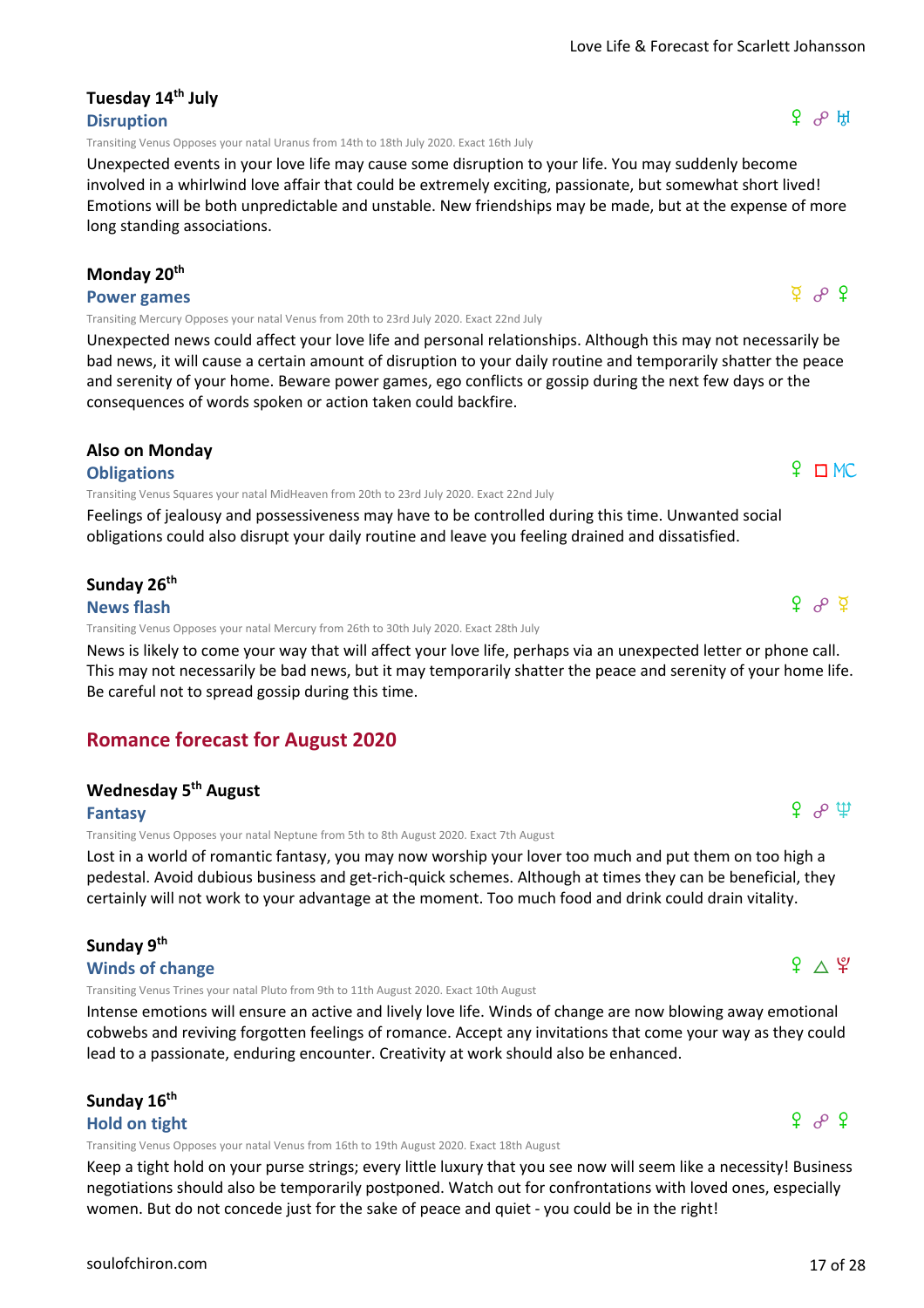### **Tuesday 18th August**

#### **Do not over do it!**

Transiting Venus Opposes your natal Jupiter from 18th to 21st August 2020. Exact 20th August

If you do not want to overspend your budget during this time, then keep a tight hold on your purse strings. Too many late nights, coupled with too much food and alcoholic beverages, may leave you feeling somewhat drained. In business transactions, do not exaggerate and promise more than you can deliver.

#### **Saturday 22nd**

#### **Clear the air**

Transiting Venus Sextiles your natal MidHeaven from 22nd to 25th August 2020. Exact 24th August

You are now ready to compromise, so if there have been problems within any personal relationships, this is an excellent few days to talk grievances through and clear the air. You will be more willing to give and more willing to listen. Surround yourself with friends, get out and enjoy yourself!

#### **Sunday 23rd**

#### **Positive**

Transiting Mercury Trines your natal Venus from 23rd to 25th August 2020. Exact 25th August

Communication with loved ones, be they family, lovers or friends, should be exceptionally good during the next day or so. This would therefore be an excellent time to tell all loved ones just how much you care. Business matters should also proceed smoothly. Now is the time to get the ball rolling in all-important business, property or career negotiations.

#### **Wednesday 26th**

#### **Stability**

Transiting Venus Trines your natal Saturn from 26th to 29th August 2020. Exact 28th August

Now is the time to sort out problems in personal relationships. If you are unattached you could now be drawn to a new relationship with the promise of a stable, secure and lasting love. One of you is likely to be more mature than the other, either in age or experience. A connection with the past could also stir old memories.

#### **Sunday 30th**

#### **Joie de vivre!**

Transiting Venus Trines your natal Moon from 30th August 2020 to 1st September 2020. Exact 31st August

You should get on quite well with everyone around you during this time, but especially with women. There will be a general love of life and a feeling of joie de vivre, which you will wish you felt more often. Very little could put you in a bad mood; you will be too busy showering feelings of love, warmth and affection on everyone around you.

#### **Monday 31st**

#### **Optimism**

Transiting Sun Trines your natal Venus from 31st August 2020 to 3rd September 2020. Exact 2nd September

Strong feelings of love and enjoyment of life should dominate thoughts and actions today. Not in the mood for work, you will be seeking more pleasurable pursuits and distractions! This outgoing and optimistic mood will be contagious enticing lovers, family and friends to share the day's love and laughter.

#### **Romance forecast for September 2020**

#### **Friday 4th September**

#### **Coming on strong**

Transiting Venus Trines your natal Sun from 4th to 7th September 2020. Exact 6th September

Strong feelings of love and enjoyment of life should dominate your thoughts and actions during this time. Basically, you will just feel like enjoying yourself and work therefore will take second place to leisure activities. Your good mood will be infectious and others will enjoy being around you.

## $P \wedge Q$

 $P \wedge D$ 

 $9 \wedge 5$ 

## $O \wedge 9$

## $P \times MC$

 $9 \times 2$ 

## $\sqrt{2}$   $\Delta$   $\sqrt{2}$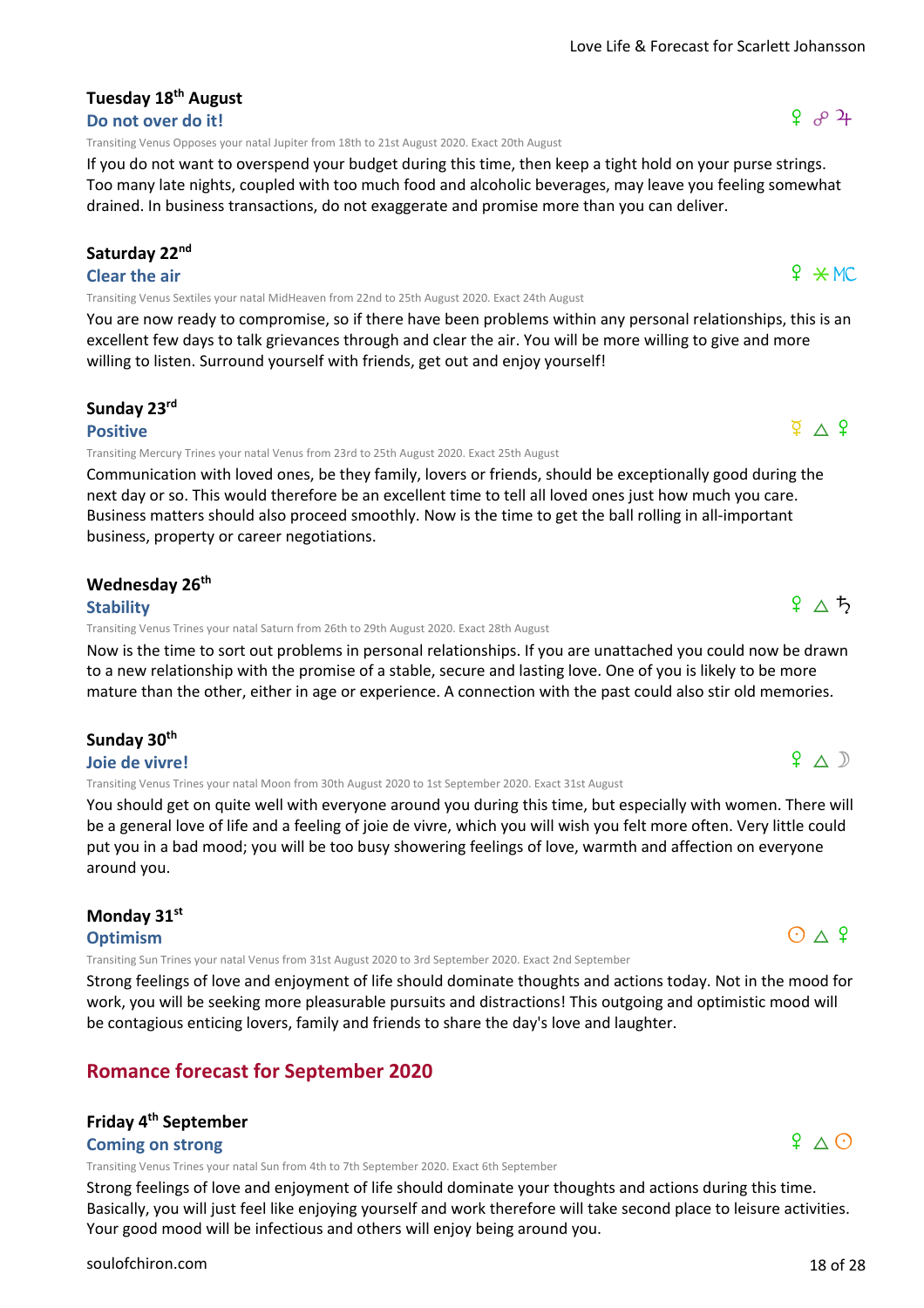## **Saturday 5th September**

#### **Taking it easy**

Transiting Venus Trines your natal Ascendant from 5th to 8th September 2020. Exact 7th September

Do not plan anything too strenuous during this period, as you are likely to be too pre-occupied with taking it easy and having fun. Why not plan a party? You will enjoy sharing these feelings of affection, warmth and love with friends. Telling someone just how much you love them will strengthen the emotional tie between you. A bonus could also come your way, so why not treat yourself to some well-deserved luxuries!

#### **Monday 7th**

**Hard to forgive**

Transiting Venus Squares your natal Pluto from 7th to 9th September 2020. Exact 9th September

The worst thing that anyone can do to you during these few days is hurt your pride; it is something you will presently find very difficult to forgive. However, resist the desire to control lovers and friends, or relationships could become a constant ego and power battle. New relationships could be exciting, feisty, but short lived.

#### **Wednesday 9th**

#### **Green eyed monster**

Transiting Venus Opposes your natal Mars from 9th to 11th September 2020. Exact 10th September

Even if you are not normally a jealous person, the green eyed monster could get the better of you during this time. Intense emotions could either lead to an aggressive, torrid sex life, or blazing rows! In any event, there is likely to be man/woman conflict leading to passionate emotional confrontations.

#### **Thursday 10th**

#### **Hard to cope**

Transiting Mercury Squares your natal Venus from 10th to 12th September 2020. Exact 12th September

Avoid anything that could upset you or disturb your routine or equilibrium during the next few days. Unable to properly defend yourself, you may find it difficult to cope with any disputes or strife. You may become the victim instead of the victor. Problems in both your love life and social life are likely, so perhaps it is best to keep your head down and out of the firing line.

#### **Wednesday 16th**

#### **Reawakened passion**

Transiting Venus Trines your natal Uranus from 16th to 18th September 2020. Exact 17th September

Are you ready for some love and romance? All relationships should now become more loving and secure, especially if you manage to reawaken slumbering passions. You may now be ready to make a more long-term commitment to your partner. New love affairs should be exciting and unusual, so expect the unexpected. Cash flow should also improve, as should health.

#### **Tuesday 22nd**

#### **Eruptions**

Transiting Venus Squares your natal Saturn from 22nd to 25th September 2020. Exact 24th September

Tension, conflict, friction - they are all words to describe the way you are now likely to be feeling towards a lover or marriage partner. Problems, which have been bubbling away beneath the surface, could now violently erupt and, if the differences are irreconcilable, then the relationship could come to an abrupt halt. However, strong and stable relationships could survive this emotional warfare.

 $\overline{2}$   $\Box$   $\overline{2}$ 

 $9 \wedge AS$ 

 $f \cap \mathfrak{L}$ 

 $9^\circ$   $\sigma$ 

## $f \cap \mathfrak{h}$

 $P \wedge H$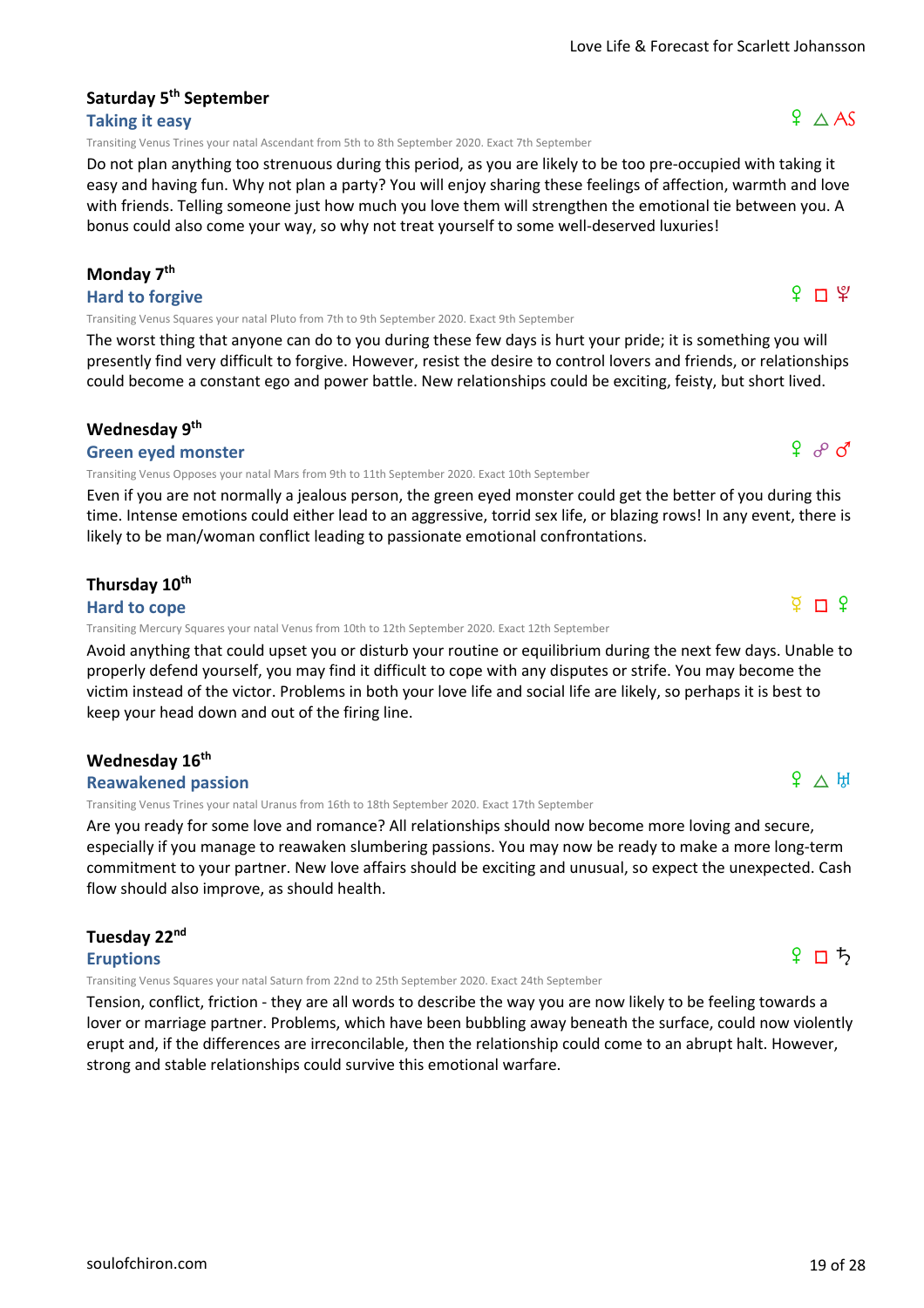## **Wednesday 23rd September**

#### **Get the ball rolling**

Transiting Venus Trines your natal Mercury from 23rd to 26th September 2020. Exact 25th September

Communication with loved ones, be they family, lovers or friends should be exceptionally good during this time, so why not tell them just how much you care! Business matters should proceed smoothly as well, so if there are any important contracts to be signed, or contacts to be made, then now is the best time to get the ball rolling.

#### **Saturday 26th**

#### **A bit down**

Transiting Venus Squares your natal Moon from 26th to 28th September 2020. Exact 27th September

Because of extreme emotional sensitivity, even the slightest hurt or misunderstanding with loved ones or friends will cut you to the quick and upset you deeply. You may feel alone and isolated. Take care not to overreact by smothering other people with your affection; being overprotective could equally alienate loved ones.

### **Romance forecast for October 2020**

#### **Thursday 1st October**

#### **Take a break**

Transiting Venus Squares your natal Sun from 1st to 3rd October 2020. Exact 2nd October

Lacking energy, you will be more inclined to sit around and do as little as you can during this time. It would be just as well to postpone major tasks or decisions until your energy increases and you are in a more positive frame of mind. Personal relationships could also feel the strain, especially if you have been choosing to hide or ignore pressing problems.

#### **Also on Thursday**

#### **Be as positive as you can**

Transiting Sun Squares your natal Venus from 1st to 3rd October 2020. Exact 2nd October

Lacking energy, today you will be less active than usual and feel more inclined to laze around doing as little as you can. Postpone major decisions or tasks until your energy level increases and your frame of mind is more positive. Personal relationships could also feel the strain, especially if you have recently been choosing to ignore or neglect pressing problems.

#### **Also on Thursday**

#### **Made in heaven**

Transiting Venus Trines your natal Neptune from 1st to 3rd October 2020. Exact 2nd October

Any new love affair or romance started during this period will seem like a match made in heaven, almost as if, as well as a wonderful physical union, there will also be a tremendous spiritual union between the both of you. Present relationships should also become closer and more emotionally stable and secure. This is not so much a time to make dreams come true, but to create dreams which could come true in the future.

#### **Friday 2nd Point of view**

Transiting Venus Squares your natal Ascendant from 2nd to 4th October 2020. Exact 3rd October

Make a special effort when putting your point across, especially in personal and love relationships, or you are likely to be misunderstood. Also, beware squandering money on unnecessary items, which may seem luxurious now but will be completely useless in a few short weeks time.

## f e l

## $f \cap \mathbb{R}$

 $9 \wedge 9$ 

## $O \Pi$  ?

 $P \cap Q$ 

## $f \cap AS$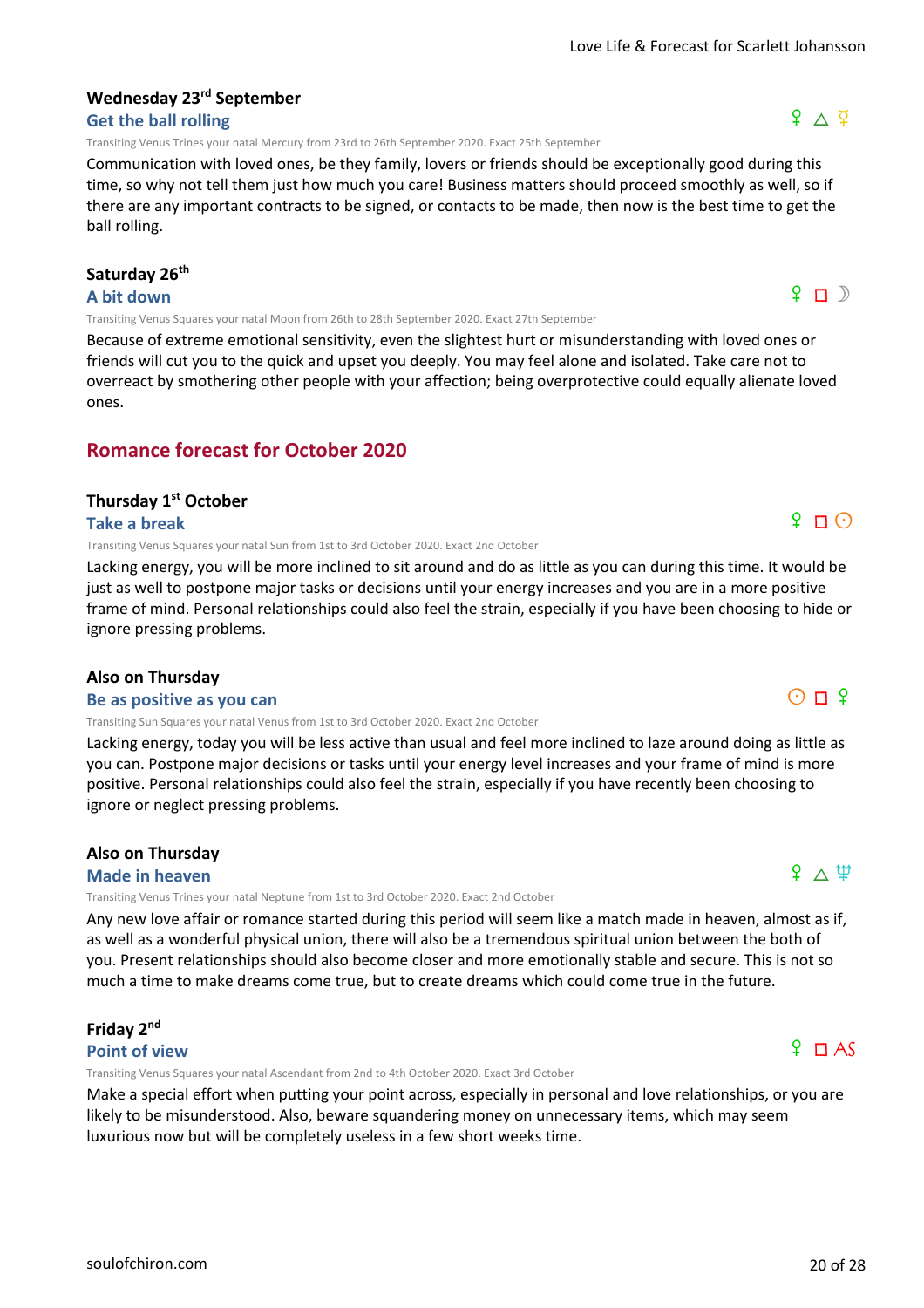### **Saturday 3rd October**

#### **Positive thoughts**

Transiting Venus Sextiles your natal Pluto from 3rd to 6th October 2020. Exact 5th October

A sudden love affair could be intense and electric, but with little chance of developing into a long lasting relationship. During these few days, powerful emotions will need to find an outlet through physical passion and sensuality. Powerful, positive thoughts could bring positive results.

#### **Tuesday 6th**

#### **Get-together**

Transiting Mercury Sextiles your natal Venus from 6th to 11th October 2020. Exact 8th October

Feeling sociable and easy going, why not take this opportunity for a pleasant, lazy get-together with close friends, lovers or family. As feelings of love should be easily expressed, problems could now be talked through and resolved. Business and career matters should also proceed smoothly.

#### **Friday 9th**

#### **Lady luck**

Transiting Venus Trines your natal Venus from 9th to 12th October 2020. Exact 11th October

Lady Luck could be calling during this time, so make sure that you leave your door wide open! Feeling relaxed, easy going and sociable, many opportunities will seemingly just land in your lap, but they are actually the accumulation of previous hard graft. Spend as much time as you can with your lover - this could be a tremendously romantic period.

#### **Sunday 11th**

#### **Carefree**

Transiting Venus Trines your natal Jupiter from 11th to 14th October 2020. Exact 13th October

During this time, you will put others before yourself and will be seen as sympathetic, generous and out-going, giving support and love to those in need. Now could be the beginning of a pleasant, romantic love affair. Strenuous work should be avoided, as you will be feeling unhurried and carefree. But watch your diet; weight could easily be gained.

#### **Monday 12th**

#### **Unusual steps**

Transiting Venus Squares your natal Uranus from 12th to 14th October 2020. Exact 13th October

Expect some disruption to your love life during this time. Either you, or your partner, may take unusual steps to either inject some fresh life into a present relationship; or one of you will start to look for something new a love that is more unpredictable and exciting. Love affairs started now are likely to be exhilarating and electrifying, but short lived.

#### **Thursday 15th**

#### **Get-together**

Transiting Mercury Retrograde Sextiles your natal Venus from 15th to 19th October 2020. Exact 18th October

Feeling sociable and easy going, why not take this opportunity for a pleasant, lazy get-together with close friends, lovers or family. As feelings of love should be easily expressed, problems could now be talked through and resolved. Business and career matters should also proceed smoothly.

#### **Also on Thursday**

#### **On the cards**

Transiting Venus Conjuncts your natal MidHeaven from 15th to 17th October 2020. Exact 16th October

This will be a wonderful time to tell someone you love them, with a marriage or long term commitment on the cards. If single, romantic new love could deliriously intoxicate all your senses, leaving you somewhat dreamy and light-headed! Surround yourself with friends; do not waste this potentially satisfying and lovely time on your own.

 $9^{\circ}$   $\wedge$   $4^{\circ}$ 

#### $f \cap H$

### $9d$  MC

 $\frac{1}{2}R + 2$ 

## $\Phi$   $*$   $\Phi$

 $9 \wedge 9$ 

 $9 * 4$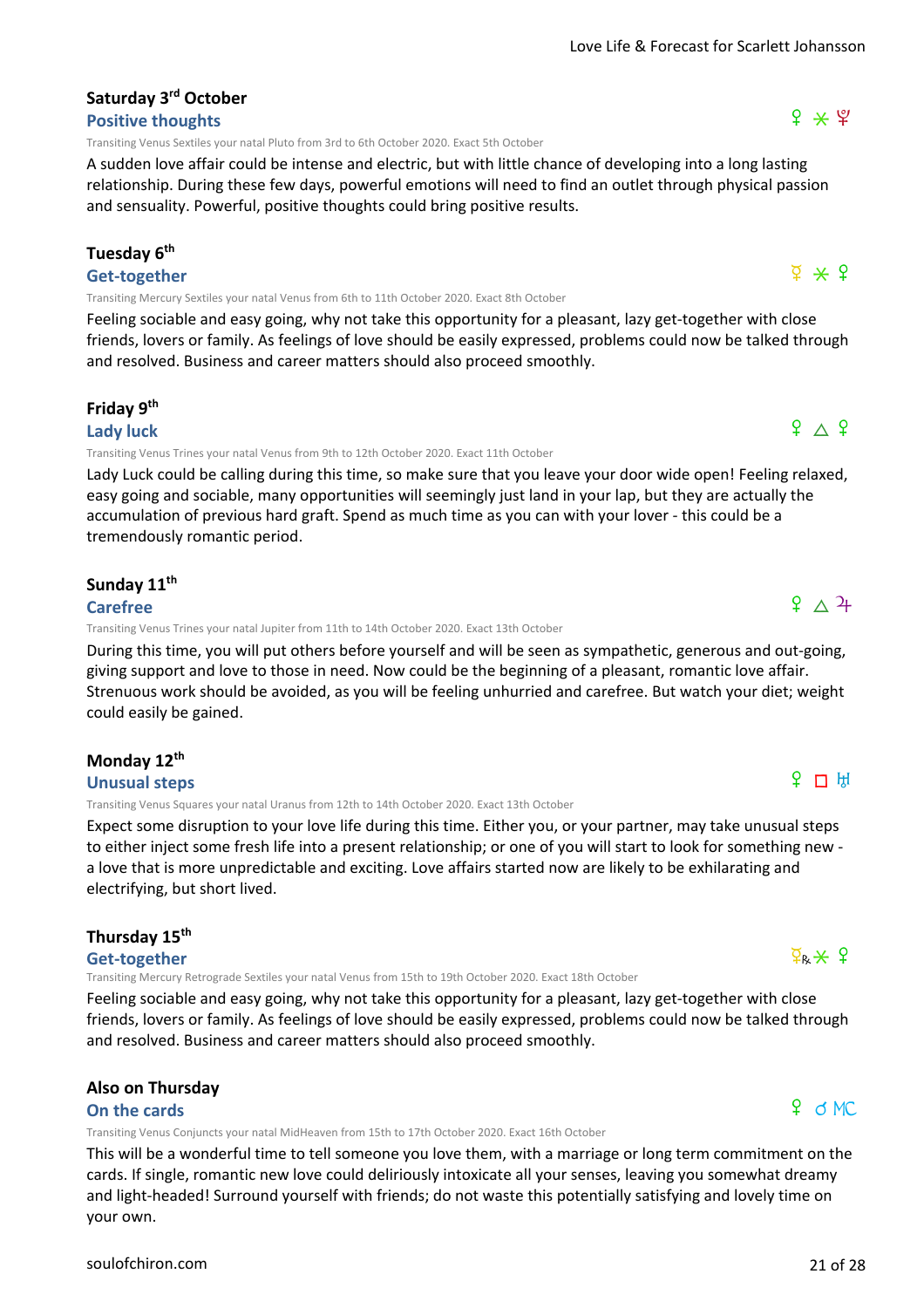## **Sunday 18th October**

### **Moving on**

Transiting Venus Sextiles your natal Saturn from 18th to 20th October 2020. Exact 19th October

Being ready to move on to the next stage, you will be reaching a new level of understanding in all types of personal and emotional relationships. Not content with merely existing together, your individual needs, wants and expectations from each other will be discussed. Creativity and business transactions are well starred.

#### **Monday 19th**

**Feeling low**

Transiting Venus Squares your natal Mercury from 19th to 21st October 2020. Exact 21st October

Avoid anything that could upset you or disturb your equilibrium during this time, as you may find it difficult to cope with any disputes or strife. Unable to properly defend yourself, you could become the victim instead of the victor. Problems in both your love life and social life are likely, so perhaps it is best to keep your head down and out of the firing line.

#### **Wednesday 21st**

#### **Bonds of affection**

Transiting Venus Sextiles your natal Moon from 21st to 23rd October 2020. Exact 23rd October

Sympathetic feelings of warmth and tenderness will make you extremely protective of those you love. Very little could anger you today. Contact with women, especially your mother, could bring positive results, with love and friendship bonding the ties between you. A day to sit back, relax and enjoy the company of others.

#### **Monday 26th**

#### **On the rocks**

Transiting Venus Squares your natal Neptune from 26th to 28th October 2020. Exact 27th October

Rocky and unstable relationships could now crumble, or you may look elsewhere for emotional and physical satisfaction. Therefore, secret love affairs are now possible. You may now also choose to escape into the past as a welcome relief from the problems and responsibilities of the present. Postpone major financial decisions until stability returns into your life.

#### **Also on Monday**

#### **Take it easy**

Transiting Venus Sextiles your natal Sun from 26th to 28th October 2020. Exact 28th October

Do not attempt any hard physical work; you simply will not be in the mood. Why not treat yourself to some rest and relaxation, take it easy and indulge yourself a little. This could also be a time of dangerous romantic liaisons, the temptation to be indiscreet could be hard to resist. Lose yourself in some kind of creative work instead - and keep your head well out of the firing line!

#### **Tuesday 27th**

#### **Meaningful relationships**

Transiting Venus Sextiles your natal Ascendant from 27th to 29th October 2020. Exact 28th October

This should be an untroubled and carefree time, so go out, party, and enjoy yourself! Feelings of love, sympathy and warmth will be generously shared with close friends and loved ones - maybe even with people you have only just met! A new love affair could progress into a more stable and meaningful relationship.

#### **Friday 30th**

#### **Raring to go**

Transiting Venus Trines your natal Mars from 30th October 2020 to 1st November 2020. Exact 1st November

Full of energy and raring to go, nothing will be able to stop you or get in your way during this time. You constantly strive to achieve your desires. Passionate emotions will be difficult to control; therefore your love life should become more sensual and romantic. New love affairs will be intense, but short.

### $9 \cup 9$

 $9 \times D$ 

 $\Omega$   $\Box$   $\overline{\Psi}$ 

 $9 + 5$ 

## $9 * 0$

## $\frac{6}{7}$   $\times$  AS

## $9 \wedge 7$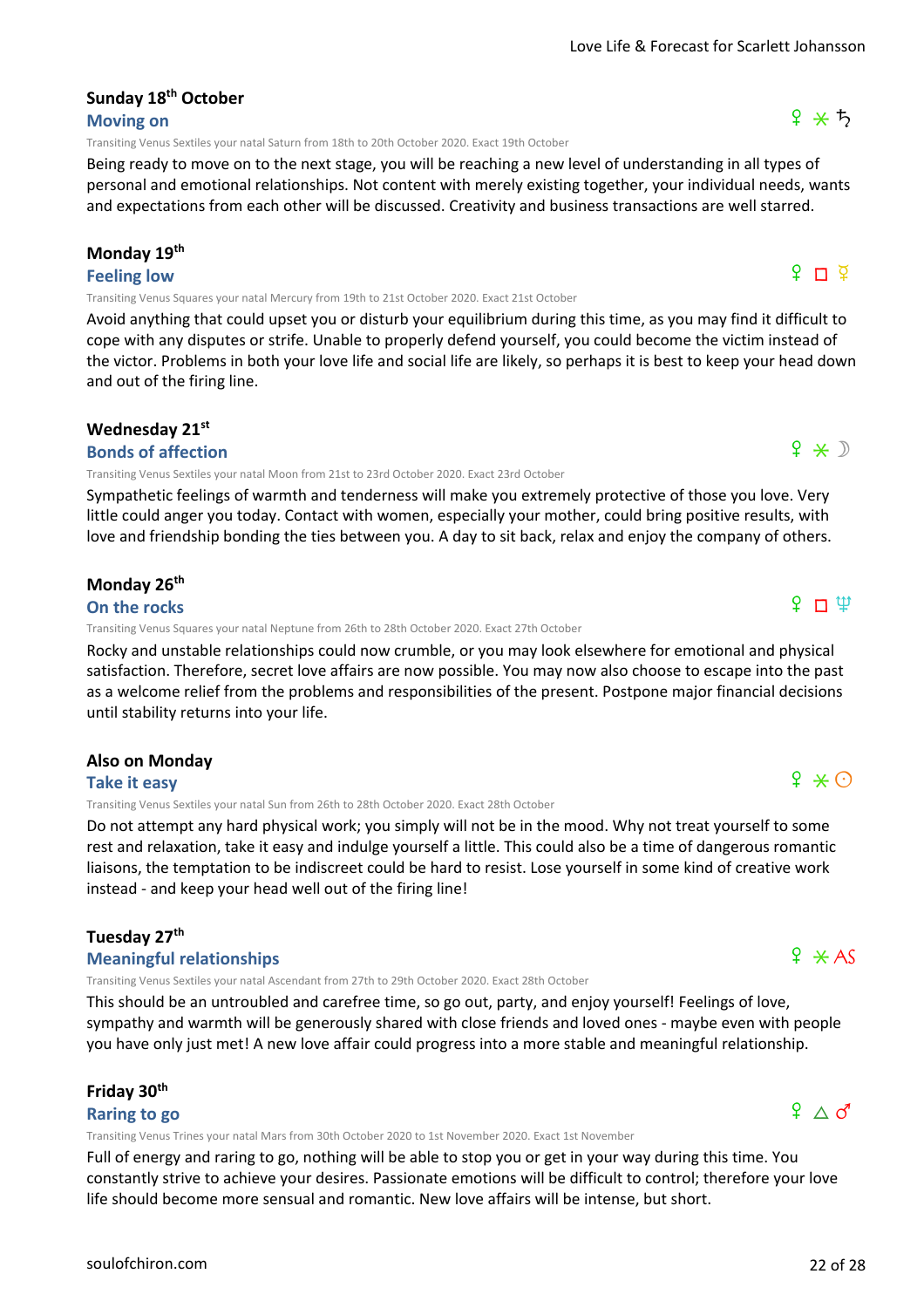Transiting Sun Sextiles your natal Venus from 31st October 2020 to 2nd November 2020. Exact 1st November

Feeling confident, optimistic and outgoing, this should be an excellent day for being with friends and loved ones. Business negotiations should also go well, with meetings or job interviews proving equally lucrative. A good impression should be made on everyone you meet, especially those in authority.

#### **Romance forecast for November 2020**

#### **Tuesday 3rd November**

**Saturday 31st October Good impression**

**Misunderstanding**

Transiting Venus Squares your natal Venus from 3rd to 6th November 2020. Exact 5th November

Beware financial extravagance over the next few days. Personal and love relationships may also find themselves in the firing line. You could become the victim of a misunderstanding, or someone you love and trust could now be trying to take advantage in some way. Energy levels are likely to be low, therefore, very little will be achieved during this time.

#### **Thursday 5th**

**Low profile**

Transiting Venus Squares your natal Jupiter from 5th to 8th November 2020. Exact 7th November

Low energy levels could leave you feeling drained of all vitality during this time. Work and career productivity could also suffer through failure to perform duties efficiently and competently. Beware financial extravagance. Personal and love relationships could also find themselves in the firing line. Perhaps this would be a good time to take a short break or holiday, but do not spend too much.

#### **Also on Thursday**

#### **Breaking the rules**

Transiting Venus Sextiles your natal Uranus from 5th to 8th November 2020. Exact 7th November

Whirlwind and impulsive love affairs could suddenly start and end within a few short weeks. Rules may be broken, but you will enjoy yourself along the way. Escaping boring, dull, day to day routine, you will be looking for excitement and any unusual distractions. Being in a party mood, it is time to let your hair down and have some fun.

#### **Friday 13th**

**Being social**

Transiting Venus Sextiles your natal Mercury from 13th to 15th November 2020. Exact 14th November

Feeling sociable and easy-going, this would be a great day for a lazy get-together with good friends, loved ones and family. You will talk about times gone by and dream together of the future. Problems with lovers can be talked through. Once the air is cleared you will be able to look to the future. Business deals should run smoothly.

#### **Tuesday 17th**

#### **Get-together**

Transiting Mercury Sextiles your natal Venus from 17th to 19th November 2020. Exact 18th November

Feeling sociable and easy going, why not take this opportunity for a pleasant, lazy get-together with close friends, lovers or family. As feelings of love should be easily expressed, problems could now be talked through and resolved. Business and career matters should also proceed smoothly.



 $9 \n *n*$   $\sqrt{4}$ 



### $\Phi$   $*$   $\Phi$

$$
f_{\rm{max}}
$$

## $f \star H$

 $\odot \times 9$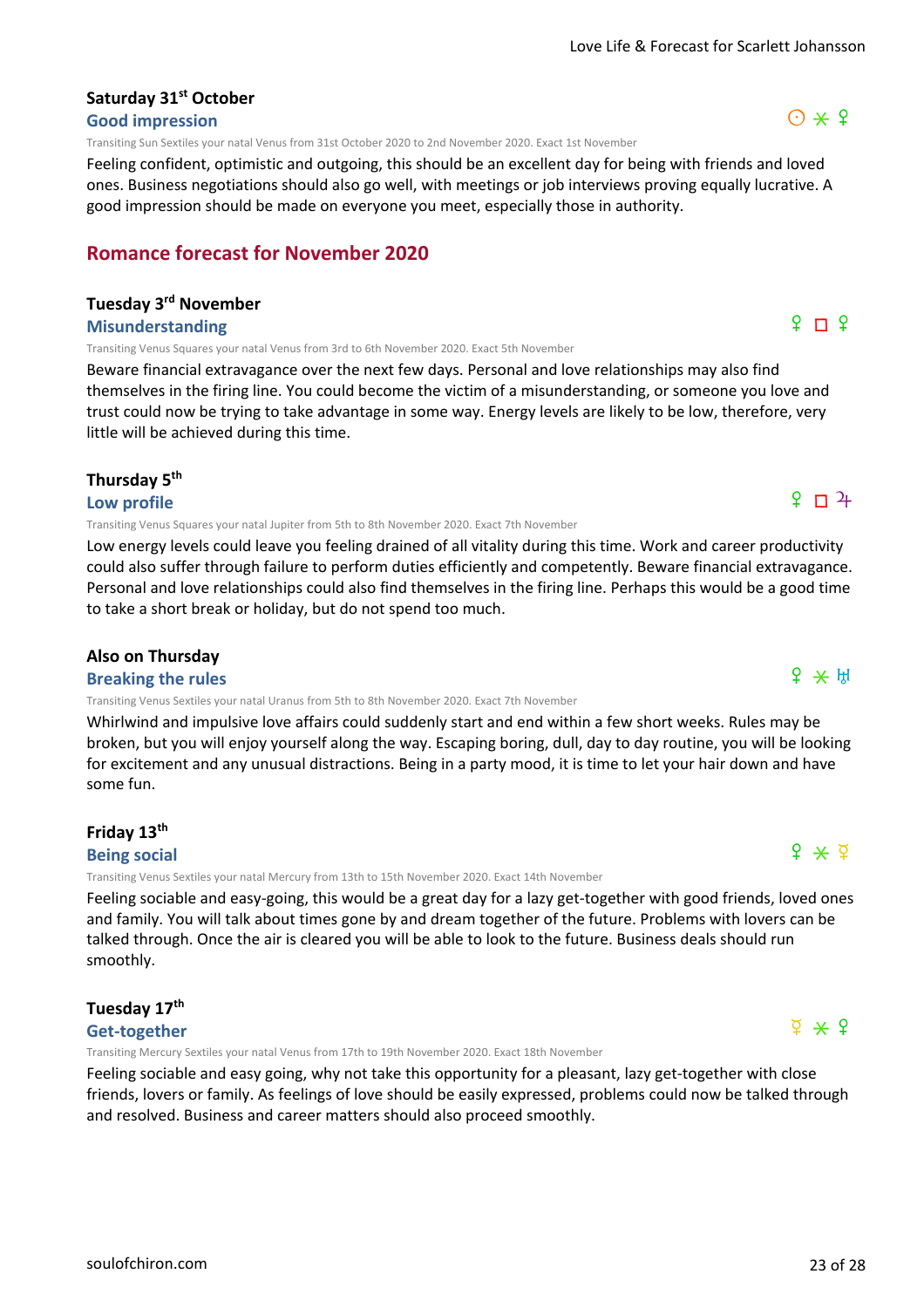## **Thursday 19th November**

#### **Daydreams**

Transiting Venus Sextiles your natal Neptune from 19th to 22nd November 2020. Exact 21st November

This will be a day to escape reality; everyone needs to lose themselves occasionally in delightful daydreams. With enough positive thought and action, these dreams could eventually come true. Love will be of the most pure, selfless kind. If you both open your hearts there could be a merging of souls rarely felt. Surround yourself with beauty.

#### **Sunday 22nd**

#### **Showdown**

Transiting Venus Conjuncts your natal Pluto from 22nd to 24th November 2020. Exact 23rd November

Intense emotions will either strengthen your love life, or bring about some kind of final confrontation or showdown. If you want to avoid arguments, then accept things as they are for a few days. These restless feelings will soon blow over. New, whirlwind, love affairs could sweep you off your feet, but be careful where you land!

#### **Monday 23rd**

#### **Possession**

Transiting Venus Squares your natal Mars from 23rd to 26th November 2020. Exact 25th November

Jealousy and possessiveness could cause conflicts in romance and marriage yet, at the same time, heightened passions will increase your sex drive. This combination could either produce fiery passion, strengthening inextricable bonds of love, or blazing tempers and rows that could tear the relationship apart. If unattached, you could now be unreservedly attracted to anyone.

#### **Saturday 28th**

#### **Good feelings**

Transiting Venus Sextiles your natal Venus from 28th to 30th November 2020. Exact 29th November

At this time it will be hard to hide feelings of love, warmth and tenderness. For those of you who are single, new love affairs started around now could blossom into stable and meaningful relationships. Business and financial negotiations could prove extremely lucrative. You are likely to spend on beautiful luxuries.

#### **Monday 30th**

#### **Enjoy yourself**

Transiting Venus Sextiles your natal Jupiter from 30th November 2020 to 2nd December 2020. Exact 1st December

Feeling pleasantly lazy and lethargic, you will much prefer to sit back and enjoy the comforts of life rather than rouse yourself to any action. Time for much love, romance and new friendships. One special individual may certainly have a powerful effect on your life. A financial bonus or gift could come your way and travel is likely.

#### **Romance forecast for December 2020**

#### **Thursday 3rd December**

#### **Clear the air**

Transiting Venus Sextiles your natal MidHeaven from 3rd to 5th December 2020. Exact 4th December

You are now ready to compromise, so if there have been problems within any personal relationships, this is an excellent few days to talk grievances through and clear the air. You will be more willing to give and more willing to listen. Surround yourself with friends, get out and enjoy yourself!

## $9 \times 9$

#### $2 * 2 +$

 $P \times MC$ 

## $2 \times 6$  ¥

 $9 \square 7$ 

 $9 \times \Psi$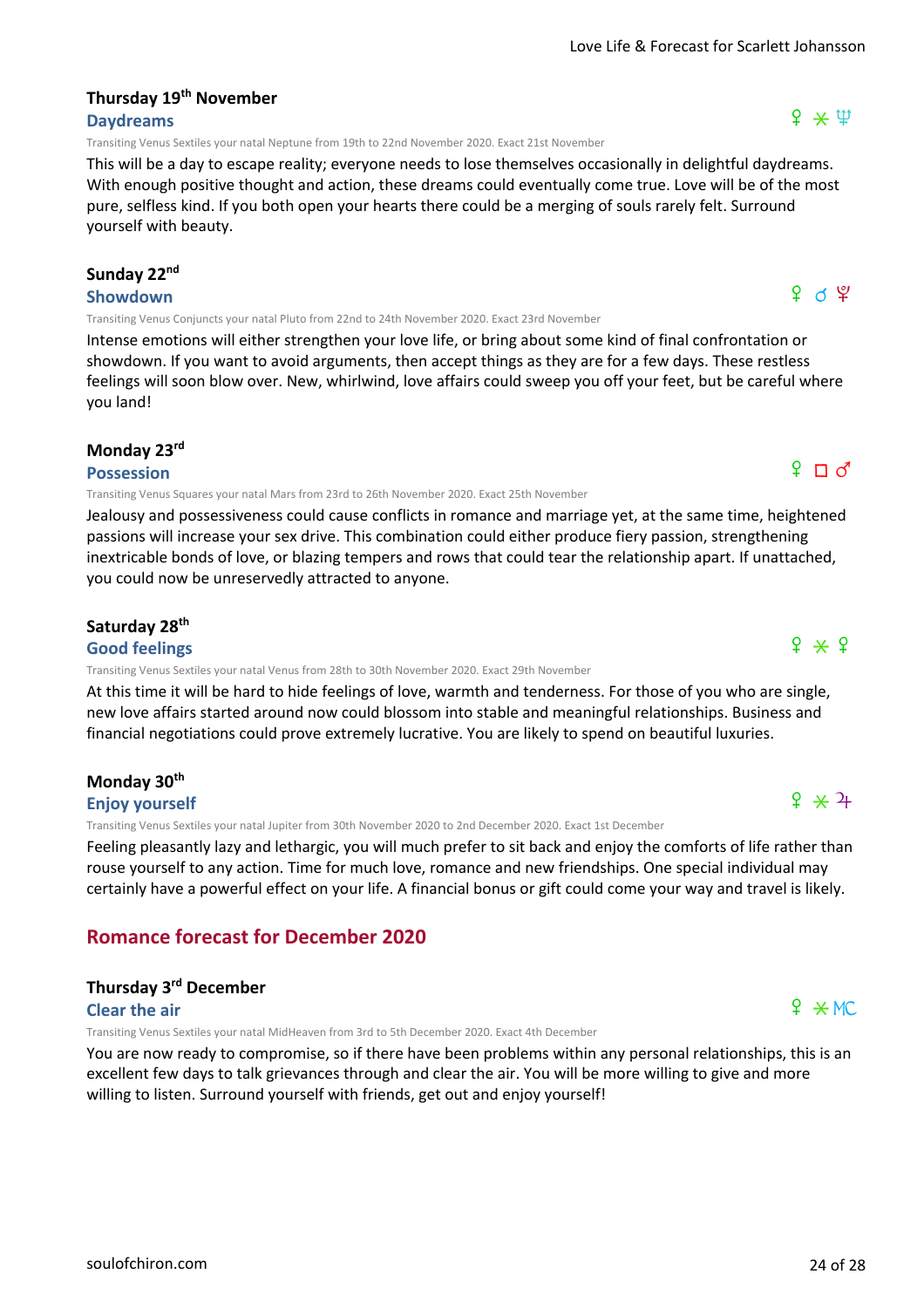#### [soulofchiron.com](https://soulofchiron.com/) 25 of 28

#### **Sunday 6th December**

#### **Disconnection**

Transiting Venus Conjuncts your natal Saturn from 6th to 8th December 2020. Exact 7th December

Temporary separations or the breaking up of love relationships are possible during this period. Beware nurturing jealousy or it will grow into a green-eyed monster. Expression of emotion will be inhibited, giving the outward appearance of being cold and aloof. Fortunately, these feelings will only last a few days.

#### **Wednesday 9th**

#### **Reminiscing**

Transiting Venus Conjuncts your natal Moon from 9th to 11th December 2020. Exact 10th December

Feeling dreamy and romantic, you will want to spend time with someone you love, probably in the comfort and security of home. Nostalgia will cause you to contact friends from the past, or just talk over 'the good old days' with close loved ones. Contact with women, especially your mother, could bring positive results. The temptation to overeat or drink may be hard to resist.

#### **Monday 14th**

#### **New chapter**

Transiting Venus Conjuncts your natal Ascendant from 14th to 17th December 2020. Exact 16th December

This period could herald a completely new chapter in your love life. Because you will be able to talk problems through, certain hang-ups and insecurities could finally be overcome. Love, warmth and affection will be easily expressed and readily returned. Spend extra time with friends and family during this harmonious and fulfilling period. New love is likely.

#### **Also on Monday**

#### **Fun Loving**

Transiting Venus Conjuncts your natal Sun from 14th to 16th December 2020. Exact 15th December

A lovely period when you will be feeling very loving, affectionate and looking for fun. Do not be surprised if small gifts or presents come your way. Health will be good, as long as you are not too self-indulgent. The magnetism of Venus will attract love; this could be a happy, fun loving and sociable few days.

#### **Thursday 17th**

#### **Fun-loving mood**

Transiting Venus Sextiles your natal Mars from 17th to 20th December 2020. Exact 19th December

Boosted by relentless vitality and energy, you are likely to be in a positive and fun-loving mood. This is a great time for parties and any type of social gathering; a time for attracting new friends and new lovers. Business and financial negotiations could prove extremely lucrative, particularly if setting up new and original deals.

#### **Thursday 24th**

#### **Surprise!**

Transiting Venus Conjuncts your natal Uranus from 24th to 26th December 2020. Exact 25th December

Expect the unexpected, especially in your love life. Stale and dull relationships will need to be injected with a new sense of romance and adventure in order to survive. They will either be boosted or given the boot. New impulsive love affairs started now could prove exciting, but be unstable and short-lived. There could be sudden financial gains, or if you are careless, unforeseen losses.

#### **Friday 25th**

#### **Clear the air**

Transiting Mercury Conjuncts your natal Venus from 25th to 27th December 2020. Exact 27th December

Your relaxed and sociable mood will be contagious, creating an atmosphere of laughter and love. This would be the perfect time to clear the air and talk through any long standing or niggling problems within personal or professional relationships. It will also be easy to express your emotions and tell someone how much you love them. Financial and business negotiations look lucrative, as you should be able to get your message across.

## $9$  d AS

#### $f \ast d$

#### f q K

 $\Phi$  d  $\delta$ 

## $9d5$

 $9 d$ 

 $9 \land \odot$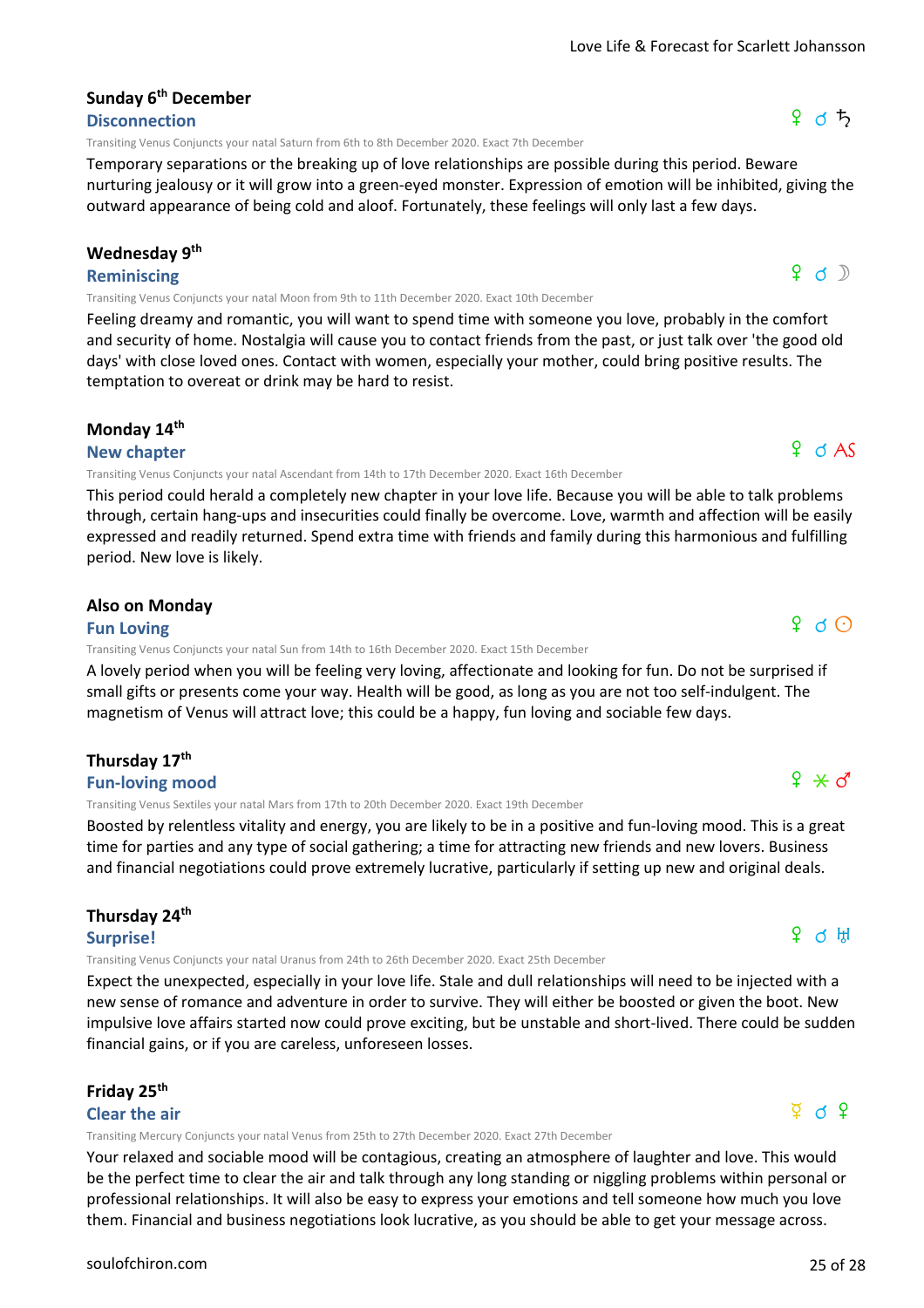#### **Sunday 27th December Obligations**

Transiting Venus Squares your natal MidHeaven from 27th to 29th December 2020. Exact 28th December

Feelings of jealousy and possessiveness may have to be controlled during this time. Unwanted social obligations could also disrupt your daily routine and leave you feeling drained and dissatisfied.

#### **Tuesday 29th**

#### **Temptation**

Transiting Sun Conjuncts your natal Venus from 29th December 2020 to 1st January 2021. Exact 31st December

This holds the promise of being a lovely day when you should be feeling very loving, sociable and affectionate. Do not be surprised if small gifts or presents come your way. Health should improve, so long as you resist the temptation to be overly self-indulgent. The magnetism of the planet of love, Venus, could also attract delightful new lovers to you.

#### **Thursday 31st**

#### **Good conversation**

Transiting Venus Conjuncts your natal Mercury from 31st December 2020 to 2nd January 2021. Exact 1st January 2021

Your relaxed and sociable mood will be contagious, with much laughter, happiness and, probably, wine flowing between friends. This is also a great time to 'clear the air' and talk through any problems with your lover. It will be easy to tell someone you love them. Finances and business negotiations look good; you will be able to get your message across.

Program & Text Copyright ©2020 Stardm Ltd

### **MORE PERSONAL ASTROLOGY READINGS**

### **RELATIONSHIPS**

#### **SOUL MATES**

How to improve your relationship! - Identifies the positive qualities you share in order to achieve more happiness together.

#### **STAR LOVERS**

Secrets of a better relationship - How you feel about each other, the way to make a success of being together.

#### **RELATIONSHIP SUCCESS**

How you behave towards each other - What you need to know and understand about how you attract your partner and keep them.

#### **RELATIONSHIP REALITY**

The connection you have created together - Find out the reality of becoming a couple as you grow into a long term relationship.

#### **INTIMATE LOVERS**

Improve your love-making styles - Gain confidence in your ability to improve your love-making - creating special moments of pleasure together.

### **PROFILES**

#### **CAREER ANALYSIS**



 $O$  d  $9$ 

## $9<sup>0</sup>$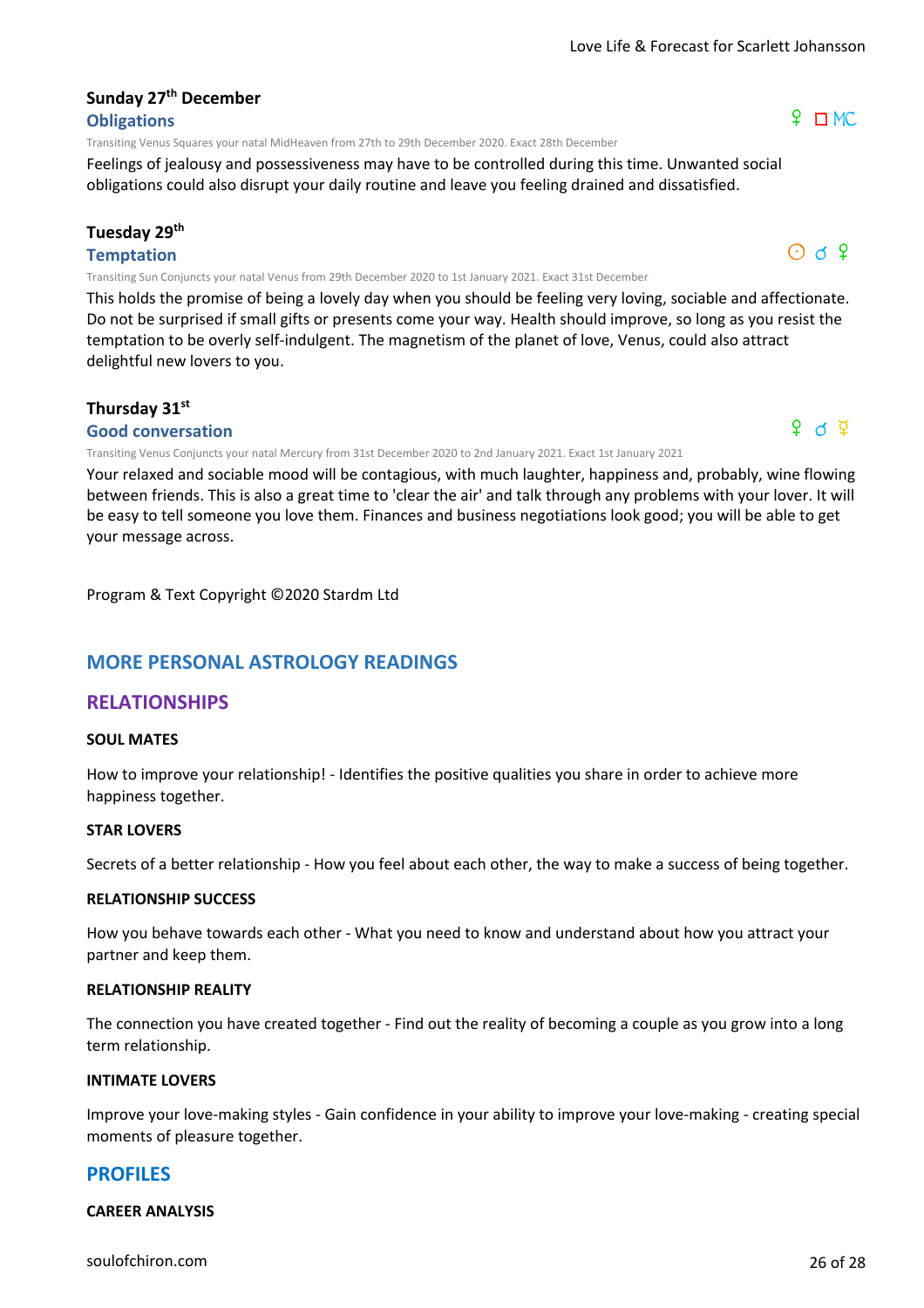Upcoming goals and objectives - Qualities that influence your professional working life and potential success.

#### **CHILD REPORT**

Gaining confidence for the future! Understand and track development of talent in a self-assured way.

#### **LIFE DESTINY**

Reaching full potential - How you instinctively behave and react to important situations. Understand and track development of talent in a self-assured way.

#### **PERSONAL OUTLOOK**

All about attitude and commitment - Gain a deeper understanding of motivations, challenges and strengths.

#### **SOUL PROFILE**

Revealing life's purpose - Single-mindedness, desire, talent, sensitivity and future possibilities.

#### **FORECASTS**

#### **LIFE FORECAST**

Monthly interpretations describe your personal thoughts, feelings and desires. Long-term interpretations indicate important life changing events.

#### **RELATIONSHIP FORECAST**

Discover when you are most likely to find love, if a relationship will stand the test of time or an existing relationship can deepen, be strengthened or revived.

#### **FORECASTER**

Identify when to make decisions - Important opportunities, a changing relationship, job or home. Learn to rely on your choices.

#### **PREDICTOR**

How you change, grow and develop - Make use of your most positive characteristics during the promising time periods indicated.

#### **LIFE STAGES**

Personal development - Make the most of events and encounters. Discover what triggers your powers of persuasion and progress?

#### **LOVE AND ROMANCE**

#### **LOVE-LIFE FORECAST**

A guide to successful dating - Important dates for romantic or social activity, details the best times for love during the coming year**.**

#### **RELATIONSHIP SUCCESS**

How you behave as a partner - What you need to know and understand about how to attract a partner and keep them.

#### **INTIMATE LOVER**

Improve your love-making style - Gain confidence in your ability to improve your love-making - creating special moments of pleasure.